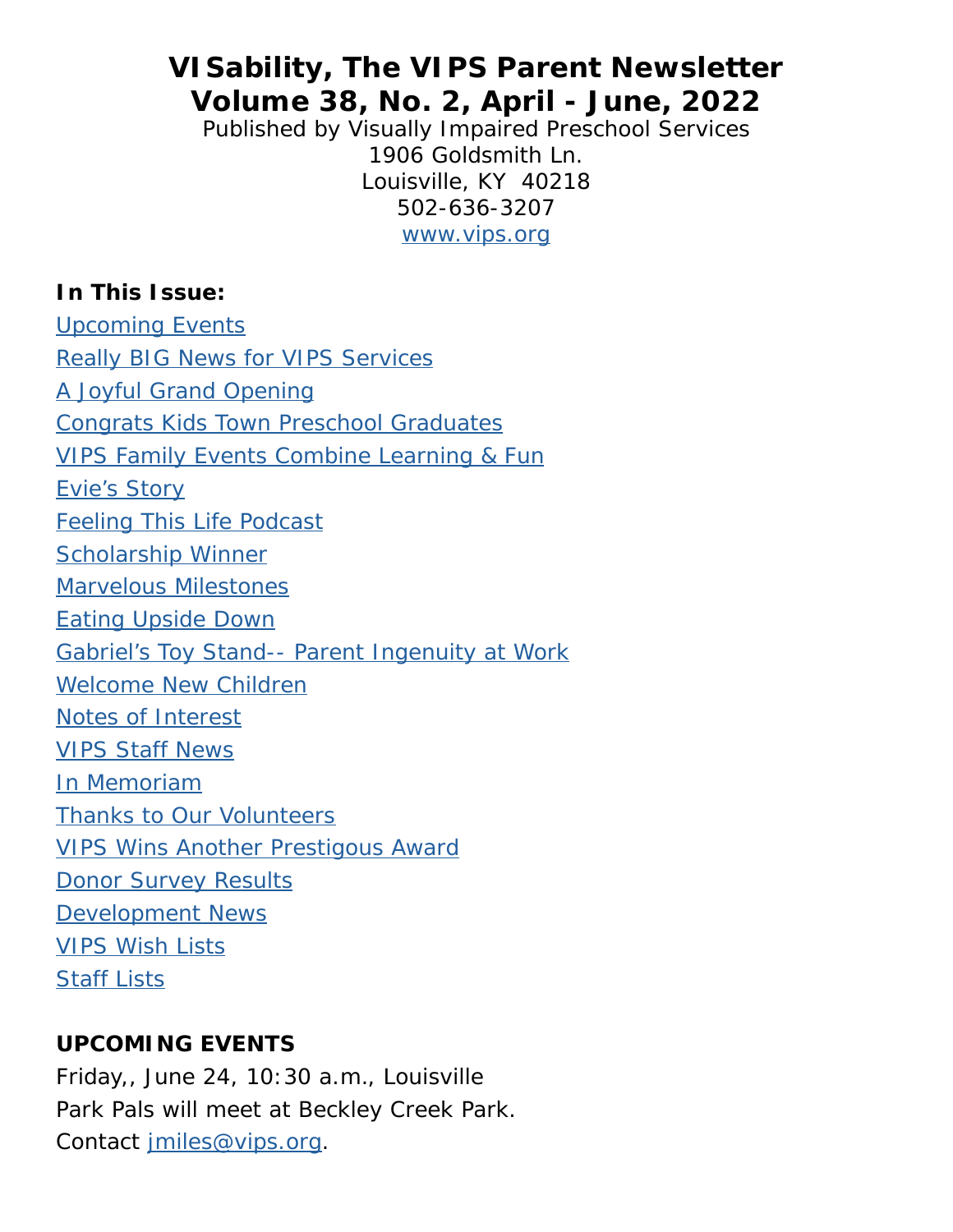Friday, July 1, 11 a.m., Louisville Cookout to benefit VIPS -- \$5 meal gets you a hamburger/hotdog (nonmeat options available), chips and drink. It will be held in the parking lot of VIPS Louisville.

Contact [kschmidt@vips.org.](mailto:kschmidt%40vips.org?subject=)

Friday, July 8, 10 a.m. - noon, Lexington VIPS CK Summer Sensations. Contact [keaston@vips.org](mailto:keaston%40vips.org?subject=).

Friday, July 8, 10:30 a.m., Louisville Park Pals will meet at Iroquois Park. Contact [jmiles@vips.org.](mailto:jmiles%40vips.org?subject=)

Wednesday, July 20, 10:30 a.m., Indianapolis Story Time Presented by IN Talking Book & Braille Library. Contact [rdevore@vips.org](mailto:rdevore%40vips.org?subject=).

Friday, July 22, 10:30 a.m., New Albany, IN Park Pals will meet at Kevin Hammersmith Memorial Park. Contact [jmiles@vips.org.](mailto:jmiles%40vips.org?subject=)

Wednesday, Aug. 10, Louisville First Day of School -- Jefferson County Public Schools

Monday, Aug. 22, Louisville IMI Golf Tournament to benefit VIPS, Audubon Country Club. Contact [aford@vips.org.](mailto:aford%40vips.org?subject=)

Friday, Aug. 26, 7 p.m., Lexington VIPS Cupcake Classic 3k, Wellington Park, 565 Wellington Way, Lexington, KY 40503 <https://bit.ly/3lJIobR>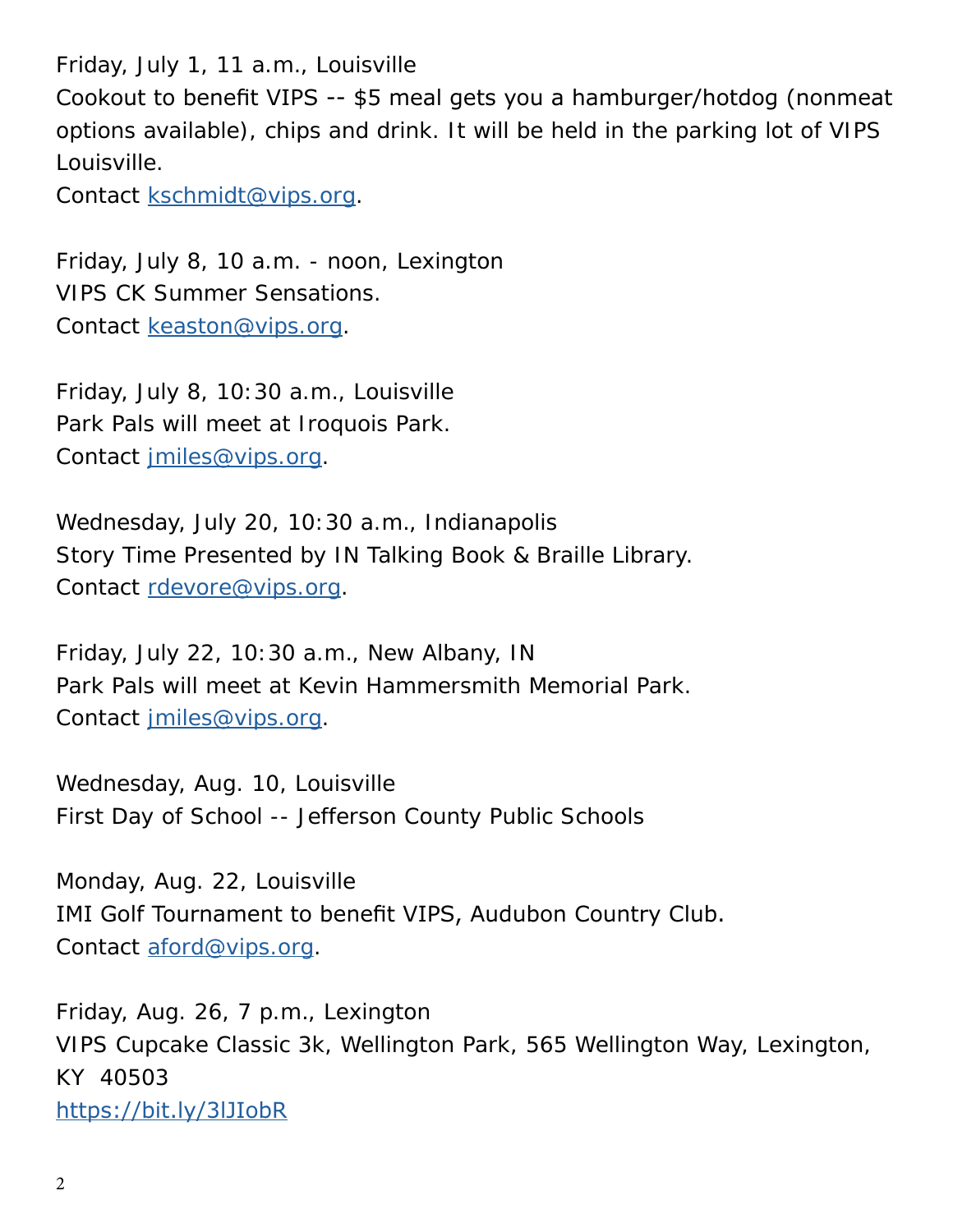Saturday, Sept. 17, Louisville Lynn Family 5k for VIPS, Waterfront Park. Contact [aford@vips.org.](mailto:aford%40vips.org?subject=)

Monday, Oct. 3, Louisville YUM Corporate Cup Golf Tournament, Wildwood Country Club. Contact [aford@vips.org.](mailto:aford%40vips.org?subject=)

Saturday, Oct. 15, Louisville VIPS Family Night at the Science Museum. Contact [jcastenir@vips.org.](mailto:jcastenir%40vips.org?subject=)

Friday & Saturday, Nov. 4-5, Louisville VIPS Family Retreat. Contact [jcastenir@vips.org.](mailto:jcastenir%40vips.org?subject=)

## <span id="page-2-0"></span>**Really BIG News for VIPS Services**

By Kathy Mullen, VIPS Director of Education

If you felt the buzz of great energy and bright minds working together in Indianapolis on Friday, June 3, it just might have been coming from the Simon & Estelle Knoble VIPS Family Resource Center. Members of the VIPS Education Team launched a new initiative that will help us identify young children at a much younger age, increasing the opportunity for them to benefit from VIPS services sooner. This is big! Really BIG!

VIPS has long enjoyed a strong relationship with our friends at the Anchor Center for Blind Children in Denver, Colorado. At the center of that relationship is Dr. Cathy Smyth, Director of Research. In the past, members of the VIPS Education Team have joined Dr. Smyth's study on Mealtime Routines for the Visually Impaired and have successfully implemented many of the strategies with our VIPS families. Dr. Smyth has also partnered with VIPS teacher, Paige Maynard, and VIPS Family Services Coordinator, Jenny Castenir, to launch our highly successful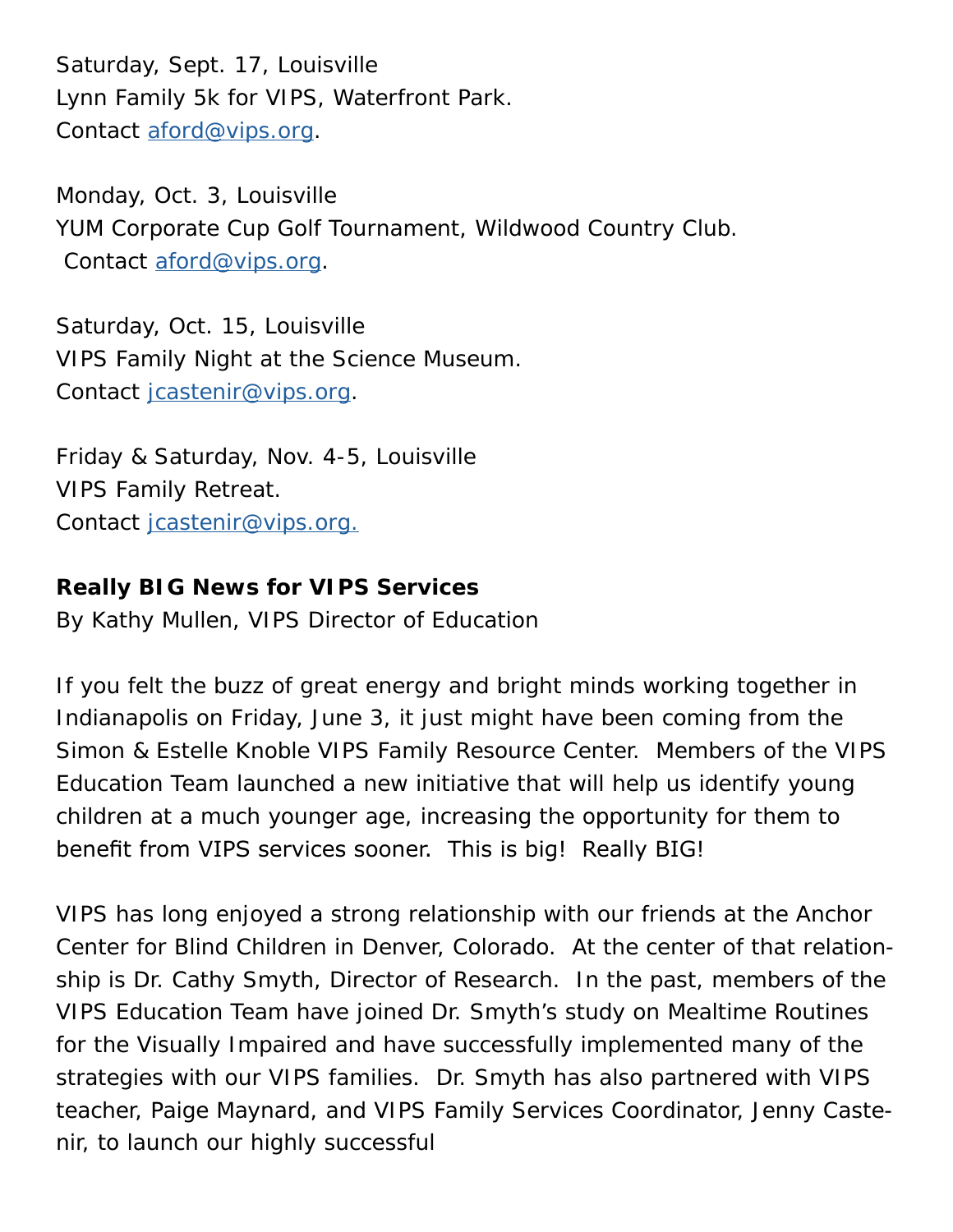podcast, "Feeling This Life" (available wherever you find your podcasts). So when VIPS learned of Dr. Smyth's newest endeavor with the Neonatal Assessment Visual European Grid (NAVEG), we stood up and took notice.

After months of planning and two online training sessions, Dr. Smyth and her training team members, Tammy Miller and Callie Robinson, traveled from Denver to Indianapolis to join our VIPS Education Team in a daylong training of how to administer the NAVEG to secure the most accurate results for early intervention and program planning. Hands down, everyone agrees it was an amazing day!

The NAVEG is designed to investigate different aspects of visual function in newborn infants. The NAVEG was first introduced in Europe and has undergone extensive research studies in Italy. The conclusions of the studies are amazing. The professionals at the Anchor Center adopted the NAVEG and replicated the validity studies in the United States under the guidance of Dr. Cathy Smyth. The Anchor Center is now leading the way for training on the implementation of the NAVEG in other states, including Indiana and Kentucky.

The VIPS teachers who have been trained on the NAVEG will be able to screen infants who have spent time in the NICU, and thus are at high risk for a cortical or cerebral visual impairment (CVI). The NAVEG helps identify red flags of a CVI diagnosis. CVI is the leading cause of vision loss in young children across the country; this is true in Indiana and Kentucky as well. There is no such thing as a referral coming too early for a child who has CVI as this is one diagnosis which offers a brief opportunity to rewire a child's brain to increase/improve the child's functional vision. The screener will also serve as an early identifier of children in need of First Steps services.

The NAVEG has been described as someday possibly serving as a newborn vision screening much like the newborn hearing screening that has been in place for many years. This is big news! Really BIG! VIPS is more than excited to be a part of this future practice. We are grateful for the trainers and grantors who made this training possible for our education team!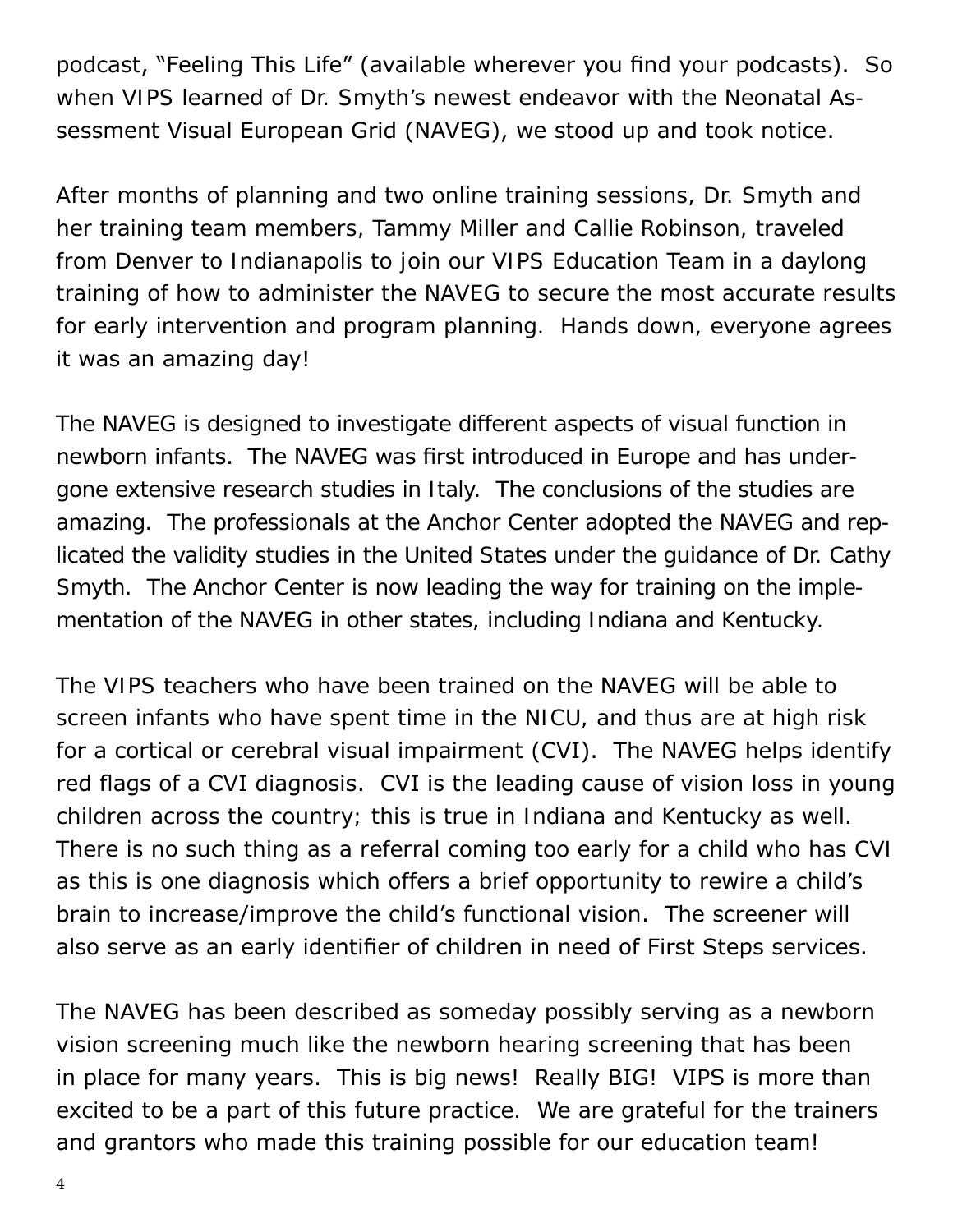

In photo above: Amy Nichols examines David Sterne's eyes, with guidance from Callie Robinson, of the Anchor Center. Amy and David are teachers with VIPS Indiana.



In photo above: Teachers, Lesley Lusher (left) and Ashley Emmons (right), practice eye examination with Callie Robinson. In the background, Dr. Cathy Smyth talks to teacher Dixie Marz about an examination chart.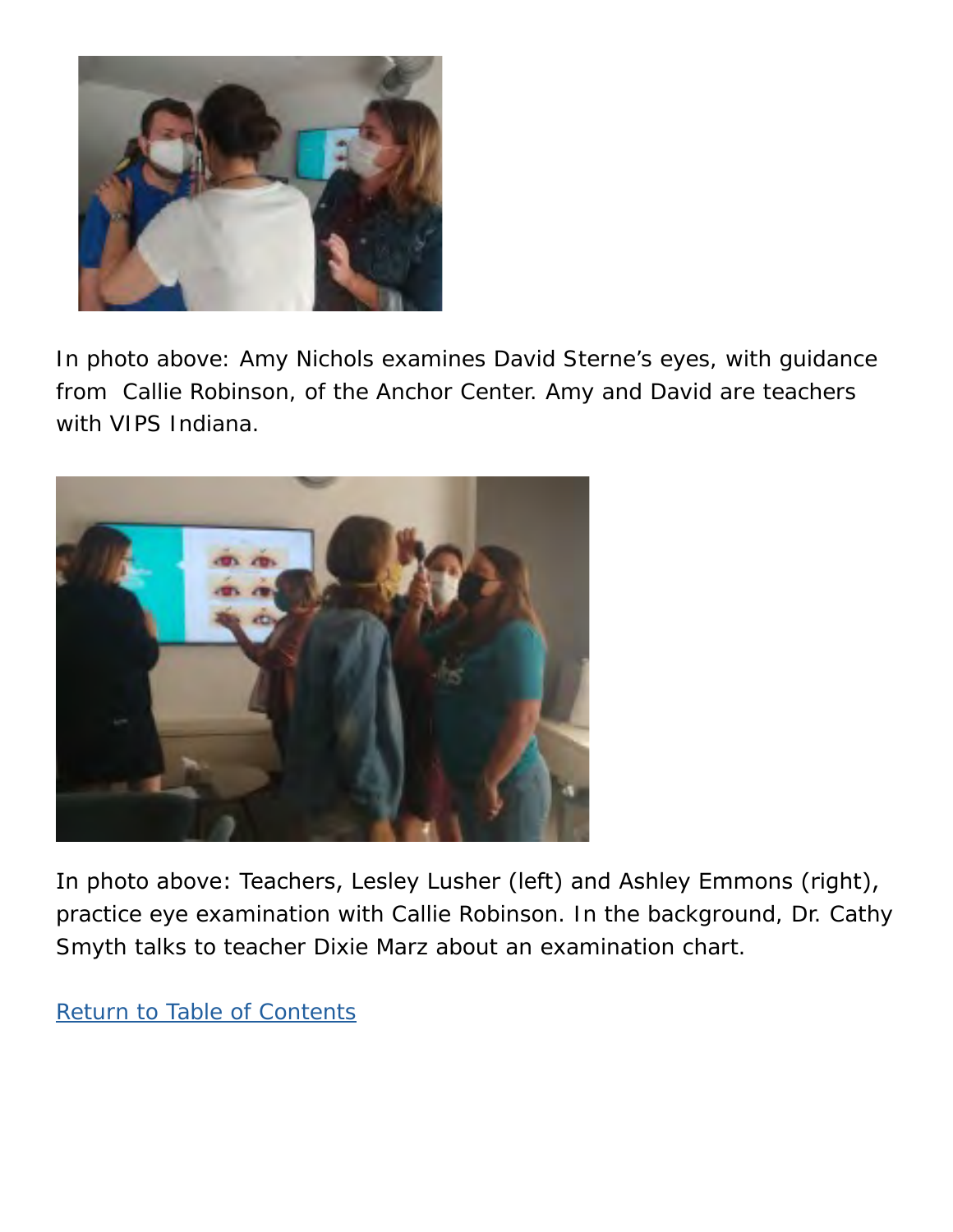### <span id="page-5-0"></span>**A Joyful Grand Opening**

 April 28, 2022 was a monumental day in VIPS history as we celebrated the official grand opening of the Simon & Estelle Knoble VIPS Family Resource Center. This moment,  $5+$  years in the making, was possible due to the hard work and determination of a group of VIPS parents, donors, board members, and others committed to the future success of Hoosier children who are blind or visually impaired.

Meredith Howell, Regional Director of VIPS Indiana, said "We have been dreaming of this day for years. Moving from our three-room office where resources were stacked on filing cabinets to this beautiful facility, it's truly a dream come true! We're grateful for the generous support of our donors, including Lilly Endowment Inc. and the Nina Mason Pulliam Charitable Trust, who helped make it possible."

We cannot express enough our gratitude for those who made this celebration so special. Thank you to our speakers for showing the community that these children and families matter. They included: Meredith Howell, Diane Nelson (VIPS Executive Director), Virren Malhotra (VIPS Advisory Board President and former VIPS parent), Tony Knoble (TWG), and Deputy Mayor Jeff Bennett (City of Indianapolis).

Thank you to all in attendance for sharing in this moment and celebrating this amazing accomplishment, including community supporters, neighbors, VIPS families, board members, employees, and more. We couldn't have gotten this far without you. We cannot forget those that made the refreshments possible as well! Donuts were provided by PANA Donuts Coffee & Boba Tea. Coffee courtesy of Starbucks (Eleanor and Emerson store), and cookies thanks to Bittersweet!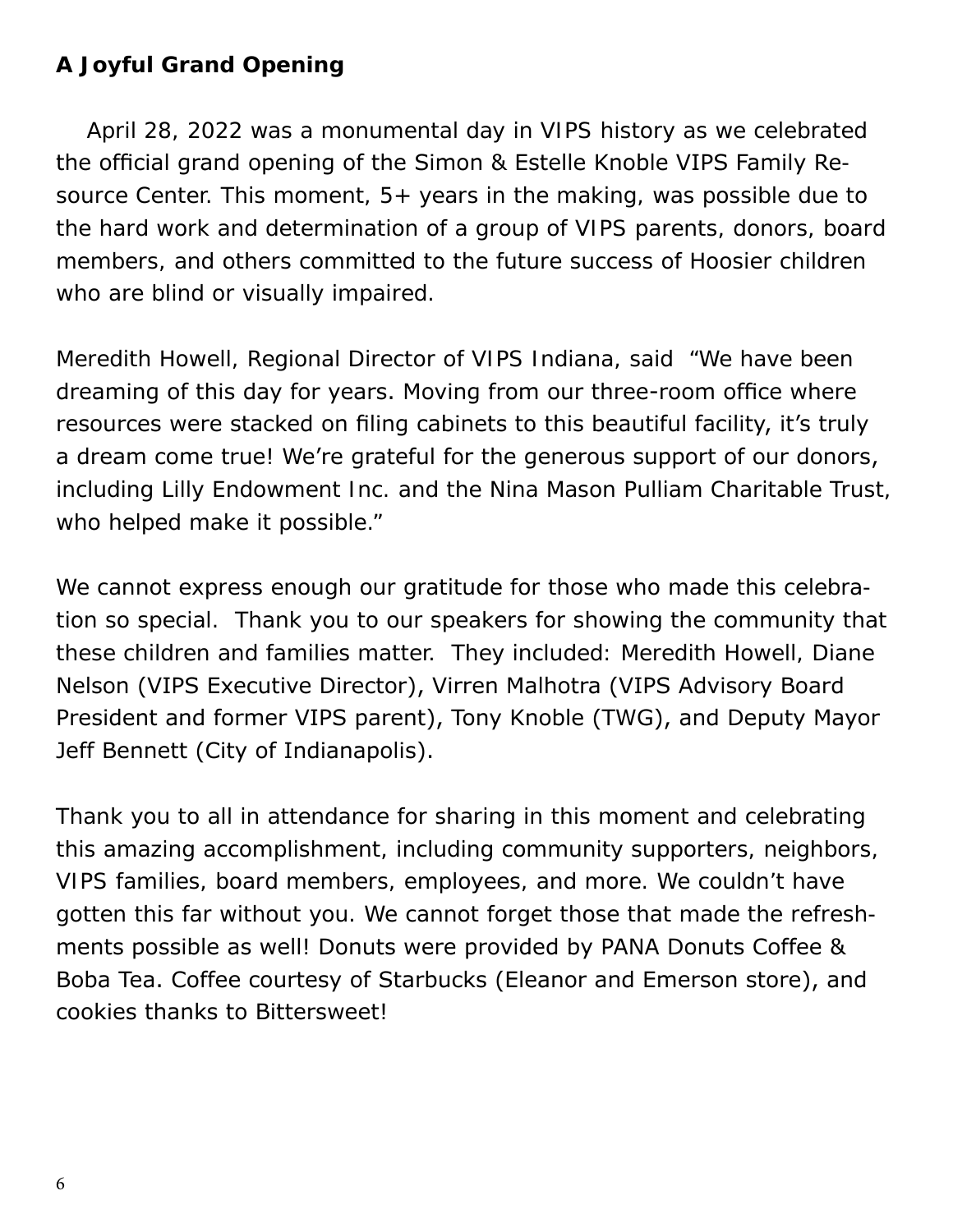

Shown above cutting the ribbon outside the front entrance to the new facility are: Matt McMahan, VIPS Board President; Diane Nelson, Executive Director; Virren Malhotra,VIPS Board Member & Parent; Tony Knoble, TWG; Meredith Howell, Indiana Regional Director; and Jeff Bennett, Deputy Mayor. [Return to Table of Contents](#page-0-1)

### <span id="page-6-0"></span>**Congrats Kids Town Preschool Class of 2022!!!**

VIPS Kids Town Preschool Graduation was held on Thursday, May 26 at the VIPS Louisville facility. We had a total of ten graduates who will be attending kindergarten during the 2022-2023 school year in various school placements, including public elementary schools, one with a VI Resource Room, and private/parochial elementary schools.

The theme for the graduation ceremony was space. We were privileged to be led in a space-themed song that was also written by Chris Millett, Coordinator, Music Therapy Clinic at University of Louisville. (Chris has provided twice/week music therapy for the preschool all year.)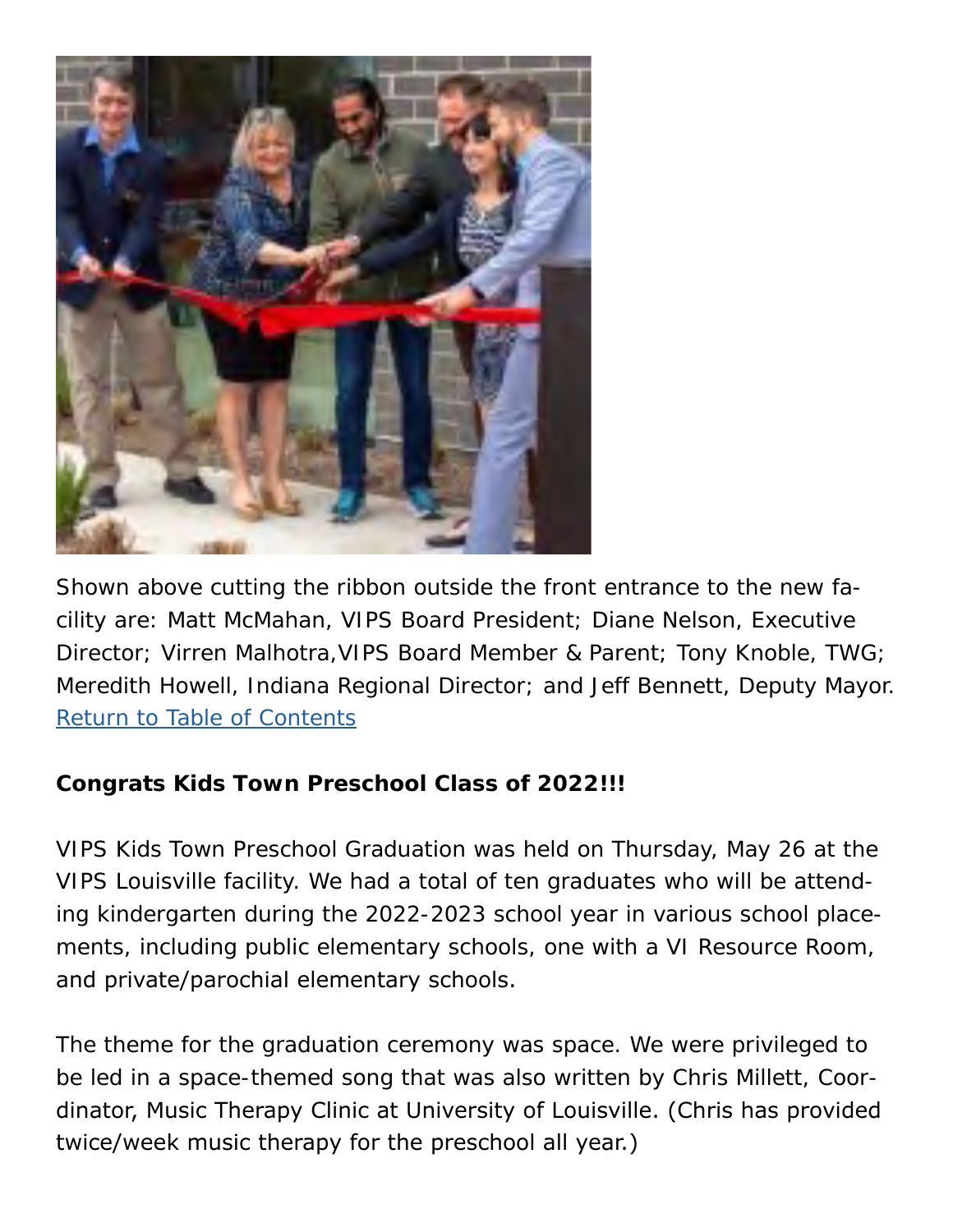Thanks to Keitt Wood of the Fincastle Chapter of the National Society of the Daughters of the American Revolution presented braille flags to the children. Each child also received a print/braille copy of Eric Carle's book, You Are Ready: The World is Waiting.

It is so exciting to watch the VIPS graduates each May, knowing that they are as prepared for their future as our dedicated, highly skilled teachers and assistants can teach them to be. There is, of course, an air of bittersweet to the ceremony as well, knowing that these little ones will no longer be a part of our daily lives and some, we may never see again! Knowing that they will find many challenges is concerning but seeing the long distances they have each come in their months or years with us remains the overwhelming emotion. Congratulations to all these youngsters and to their parents for their many accomplishments inside our walls, with optimism and hope for many more accomplishments in the future!



In photo above: Graduates are shown on stage for Graduation. They are dressed in purple caps and gowns. Family members are in the audience. [Return to Table of Contents](#page-0-1)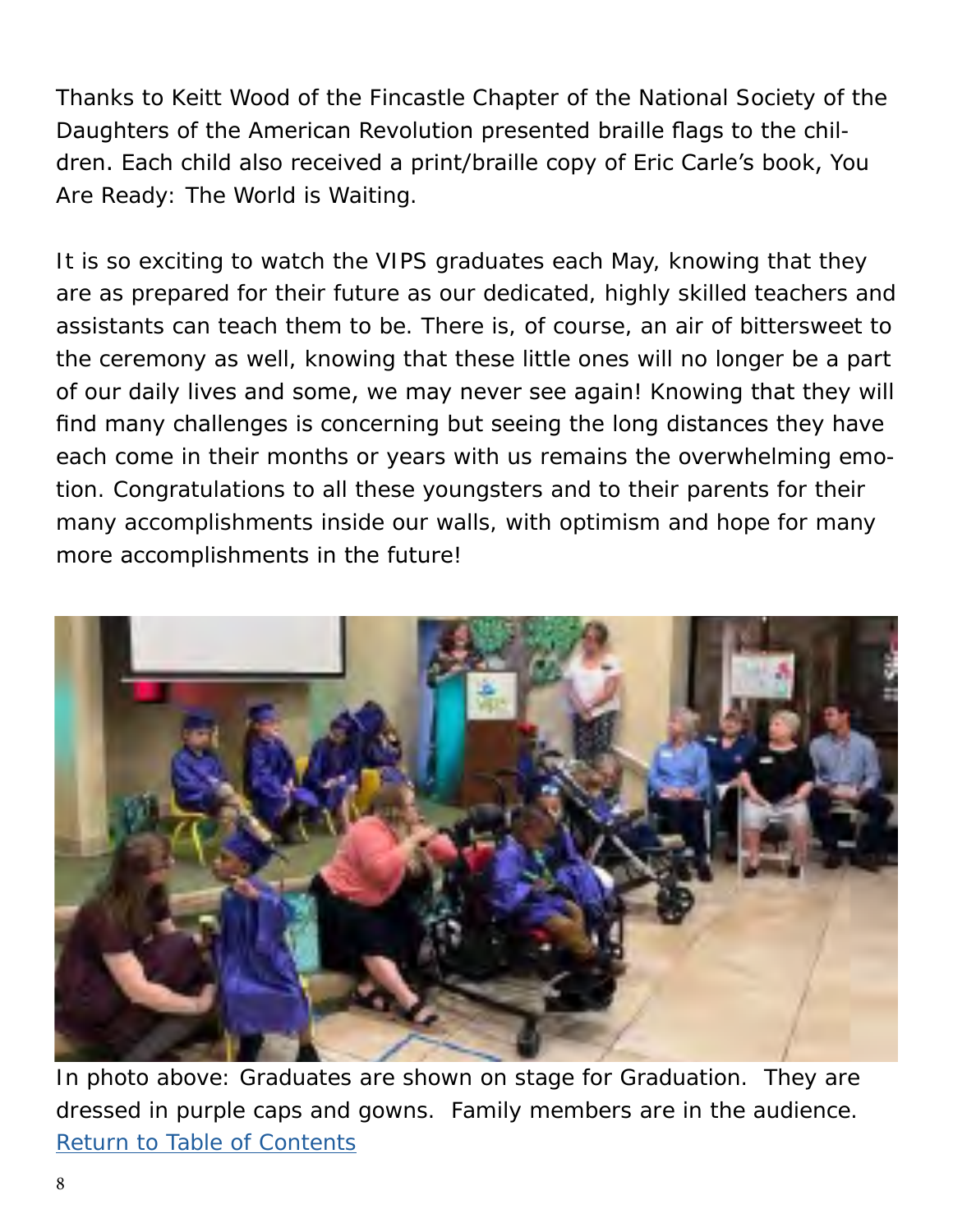## <span id="page-8-0"></span>**VIPS Family Events -- Creating Opportunities for Learning and Fun**

VIPS Indiana CaneQuest

We were so excited to host our first ever Cane Quest at the Family Resource Center in Town as they learned positional concepts such as around, over, under, through and more! It was awesome being able to see families enjoying the new space. We also want to give a huge thanks to the volunteers who helped with the children!



In photo above:: O&M Instructor, Tommie Roesch, works with Jacob on using his cane as he walks down a hallway..

VIPS Indiana Open Gym/Soft-Opening

On April 23, VIPS Indiana hosted a "soft opening" of our new facility for families. It was wonderful to finally be able to welcome children and their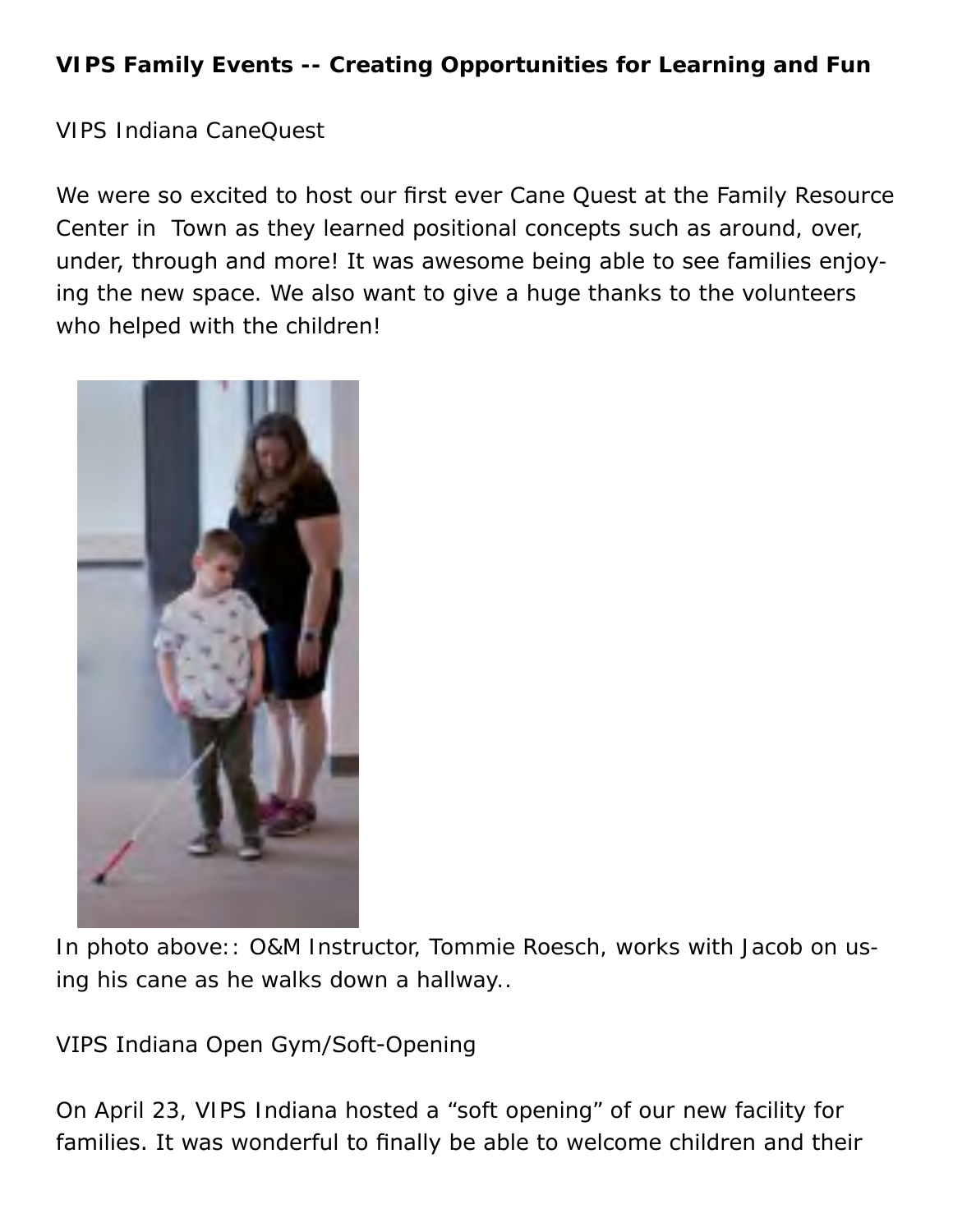loved ones into the new VIPS Family Resource Center. They explored Toddler Town, the Sensory Room, Activity Rooms, Parent Hub, and more. We hope to host more "Open Gym" style family events in the future. Keep up with the latest news on our Facebook page at the link below: [https://www.facebook.com/VisuallyImpairedPreschoolServices](https://www.facebook.com/VisuallyImpairedPreschoolServices ) 



In photo above: Jude with his mom, Kristy, crawls on the smooth surface of the "road" in Toddler Town.

VIPS Louisville Night at the Museum

VIPS families were invited to an after hours event, "Celebrate Spring at the Science Center '' where the Science Center was reserved for VIPS families only. The kids were able to explore the museum with their families and several of their teachers. A favorite seemed to be the water section in an exhibit called Science in Play. The Science Center describes Science in Play as "an amazing science play space created for young visitors and their adult caregivers, Science in Play is guaranteed to delight the senses, inspire imagination and tickle curious minds." The children also left with a goody bag of candy and a plush bunny in an Easter egg.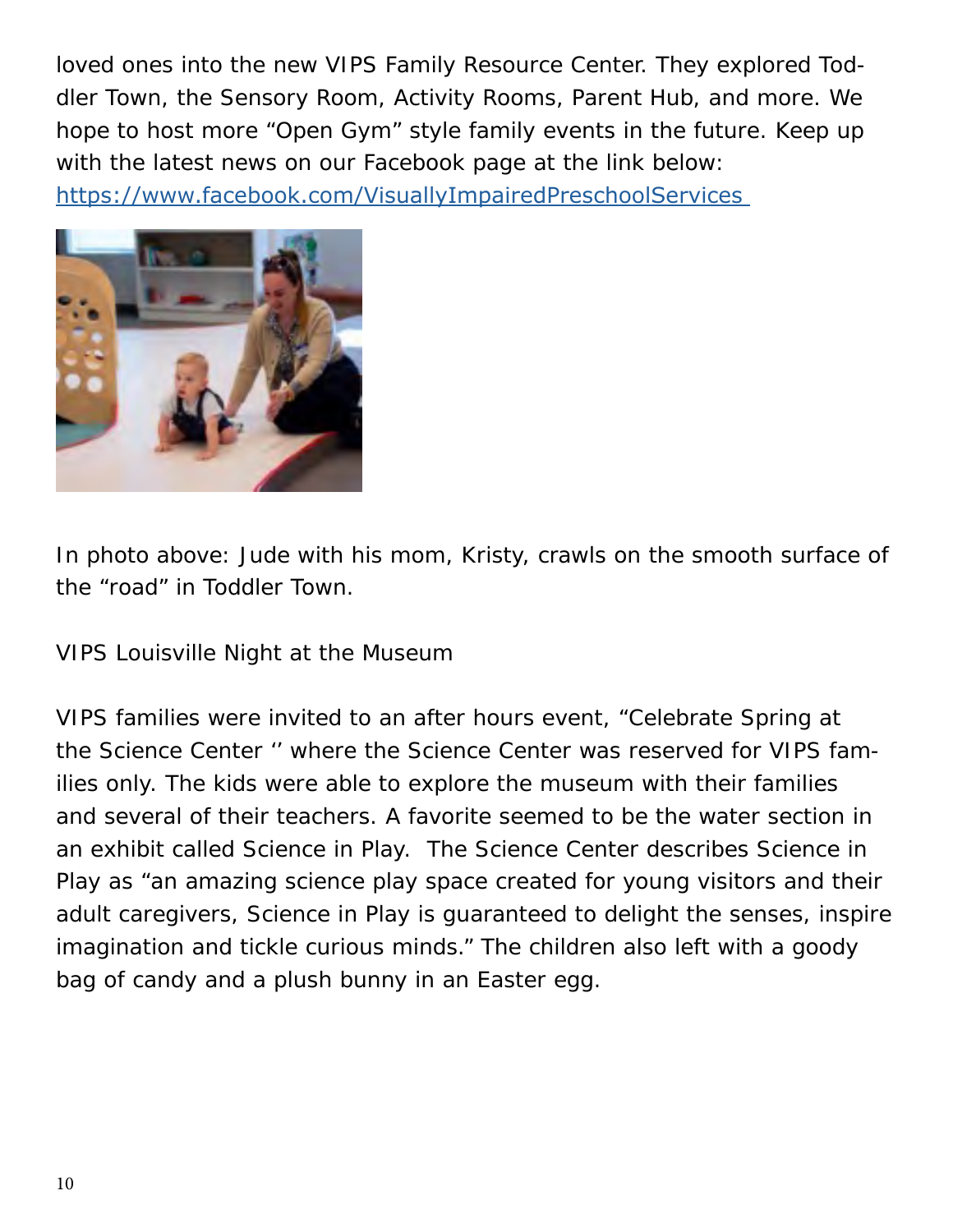

In photo above: Alayna enjoys a water play station at the museum.

VIPS Louisville Once Upon a Time with the Louisville Orchestra

VIPS was excited to be chosen by the Louisville Orchestra to participate in their Once Upon an Orchestra Program. Children and parents had fun participating in A Storytelling Adventure where they helped tell the story of a Frog and Salamander who had to rescue their cookies from a pirate ship! Children also got to make their very own musical instrument to take home!



In photo above: Lily, dressed all in pink, with pink glasses, shows her shaker bottle instrument to one of the violinists.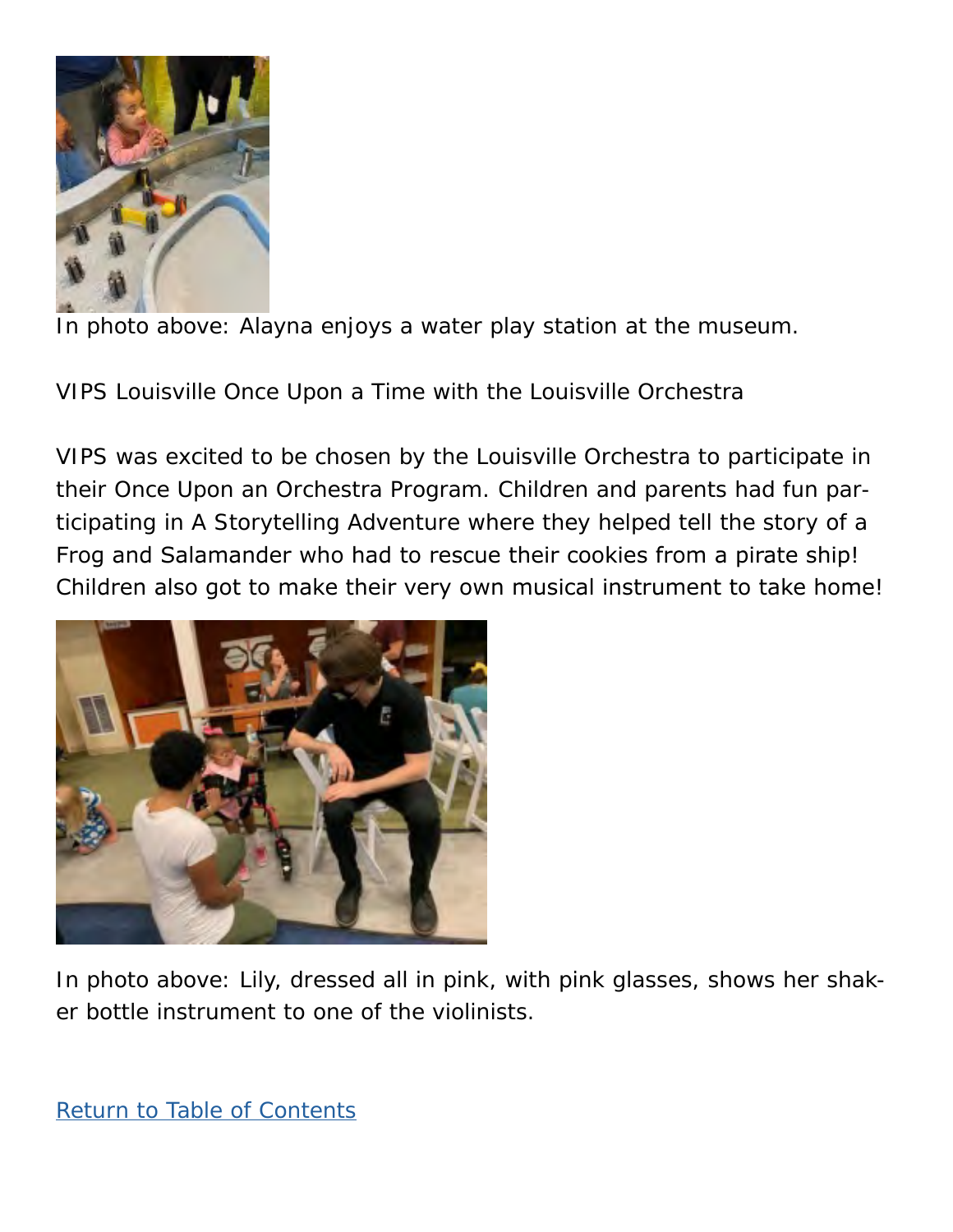#### **Evie's Story**

By Kristi White

We welcomed our daughter, Evelyn Ophelia White, into our lives in April of 2019. After a seemingly uneventful pregnancy, she spent a week in the NICU at birth. This is where we were handed a piece of paper at discharge with the word "Microphthalmia" on it and a print off from a search engine with a drawing of a baby with microphthalmia, the nurse told us she may have it and to seek care from a pediatric ophthalmologist.

 We lived in rural Alabama at the time and unfortunately had a hard time getting her seen. We were told by doctors that the eye would just grow. We were told she was swollen from birth and her eye was fine. I continued to push for a referral to a pediatric ophthalmologist in which was finally granted. We brought Evelyn to him when she was just a few weeks old. He immediately diagnosed her with severe microphthalmia, and said that there were other structural issues with the eye and that he would not feel comfortable handling her care as it is out of his expertise. He confirmed that she was fully blind in her tiny eye. He told us we should call Children's of Birmingham and try to get seen there. We called and a pediatric ophthalmologist got back to us and said there's nothing we can do, they refused to see her. They told us to call when she started kindergarten and that they would give her a pair of glasses.

 Microphthalmia is rare. You can google but you will not find a ton on it. There's no guide book on how to care for a child with microphthalmia, or what medical decisions to make. More often than not you'll come across doctors, and even eye doctors, who have not heard and are not familiar with microphthalmia.

 I was on social media and came across a mom whose daughter had microphthalmia. I frantically messaged her mother in the hopes that she would reply. She did. She lived in Louisville, Kentucky (about 9 hours away). And she told me her daughter sees a wonderful pediatric ophthalmologist. I got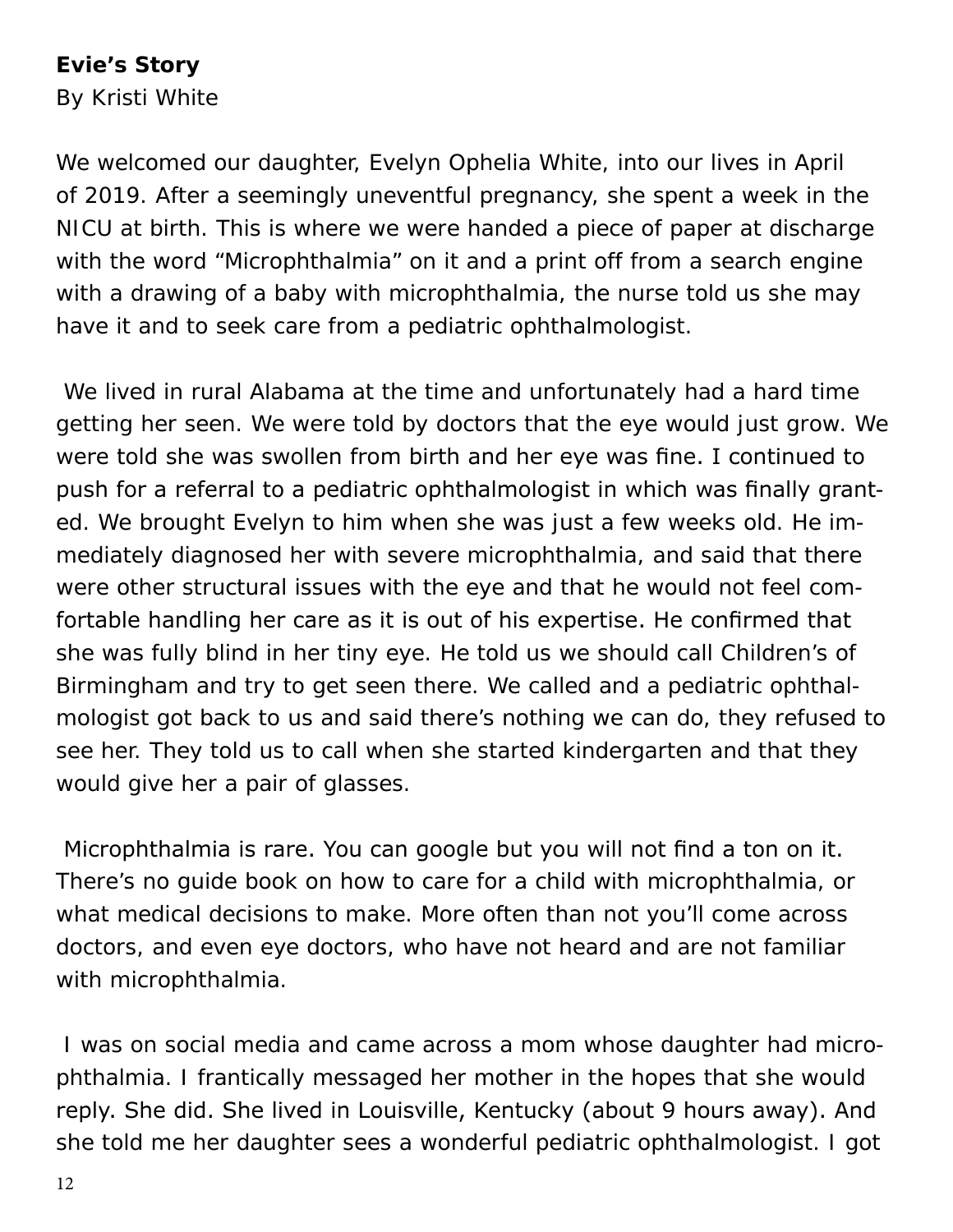the information and before I knew it we were on a road-trip to see this doctor. The ophthalmologist we saw was amazing. She was the first person we talked to who knew what microphthalmia was. In addition to confirming microphthalmia, she diagnosed Evelyn with Morning Glory Syndrome, Optic Nerve Hypoplasia, Strabismus, Coloboma and Cataract. In her sighted eye she has astigmatism and farsightedness. When she delivered this heavy information to us she was sure to add "The only thing your daughter will not be able to do is to get a pilot's license. She will be able to do everything else in the world."

 A week before Evelyn was born, my husband got a job offer in Louisville, Kentucky. I knew we would have better opportunities for Evelyn there and better medical care. When she was 6 weeks old we loaded her up and moved 9 hours away from the only state we had lived in.

The mom we first originally connected with was the one who told us about the Visually Impaired Preschool in Louisville. I believe it was the day after we moved that I wheeled Evelyn into their doors. The ladies at the front of the school gathered around and excitedly looked at Evie. They were the first people I came across that didn't ask "What's wrong with her?". They were the first people to ask me if she had microphthalmia, they knew what it was, and it was so comforting to not have to explain what I didn't know myself. VIPS felt like home.

 We started services with them right away. We had wonderful vision therapists, Christina Allen and Brittany Williamson, who supported us during the first 2 years of Evelyn's life. They focused on helping Evie achieve her milestones and using her limited sight to the best of her abilities. They coached us and gave us strategies and even coping mechanisms to aid us in raising a visually impaired child. VIPS held playgroups and other functions where I could go and socialize with other families and babies who knew exactly what we were going through. Everything they did for Evelyn was amazing, and I'm forever thankful.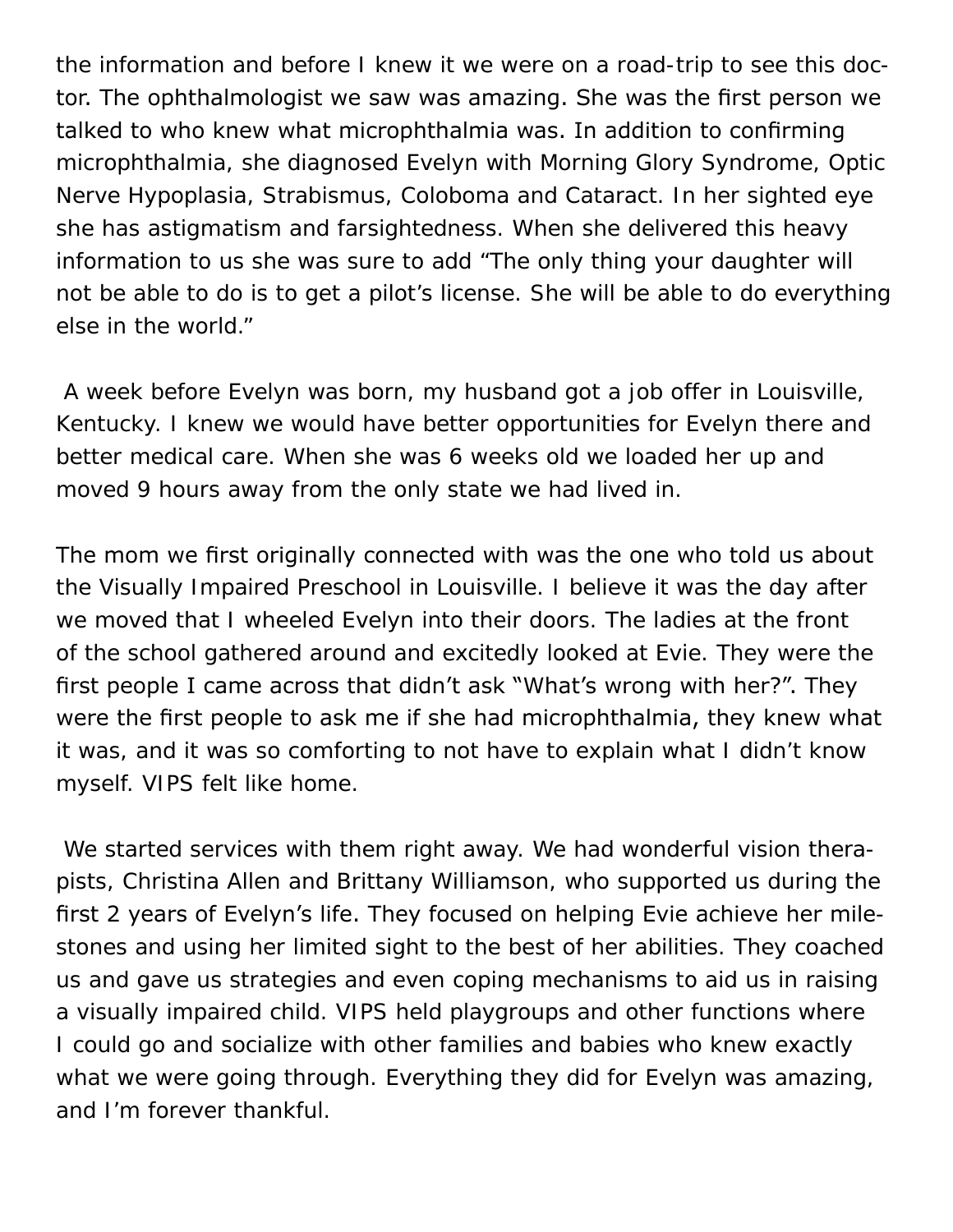With the help of the Microphthalmia and Anophthalmia support groups, primarily ICAN (The international Children's Anophthalmia Network) we learned that Evelyn would benefit from conformers and eventually a prosthetic. We got partnered with an Ocularist, a person who makes prosthetic eyes, and started the process when Evelyn was 10 weeks old. Conformers are hard acrylic shells that fit in the eye orbit, either in place or on top of an eye in a microphthalmic or anophthalmic eye socket. The conformers manually stretch the eye's orbit, mimicking a naturals eye pressure on the orbital bones. Babies who need conformers usually need a new one with in a few weeks to continue to promote socket pressure and growth. Around one years of age, Evelyn received her first painted prosthetic eye. Now we fly to Dallas, TX, about every 3 or so months for an adjustment.

 All of Evelyn's medical conditions eventually led to my husband joining the military. So we had to say goodbye to Louisville and we got stationed in Fort Carson, Colorado. Fort Carson is about 1.5 hours south of Denver where the Anchor Center for Blind Children is located. We immediately connected with them and they have been a wonderful resource in getting us accustomed to living in Colorado and raising Evelyn in a strong community that continues to build her independency of navigating being visually impaired in a sighted world.

 Evelyn recently turned 3 years old, so she has attended their toddler program. This allows us to work in small groups with therapists who help Evelyn optimize her vision. We also get to meet other families who are going through similar events. This fall Evelyn will attend their preschool program, and we are so excited to see her flourish there.

 Evie is a happy three year old. Her favorite things right now are being a princess like Anna and Elsa, being a dinosaur and singing at the top of her lungs. She loves to travel and she has visited 43 US states by age two, and we hope to reach all 50 before she enters Kindergarten. With the help of the Anchor Center for Blind Children, she received a white cane to help her safely navigate unfamiliar places and she is still excelling at comfortably being able to go out and explore.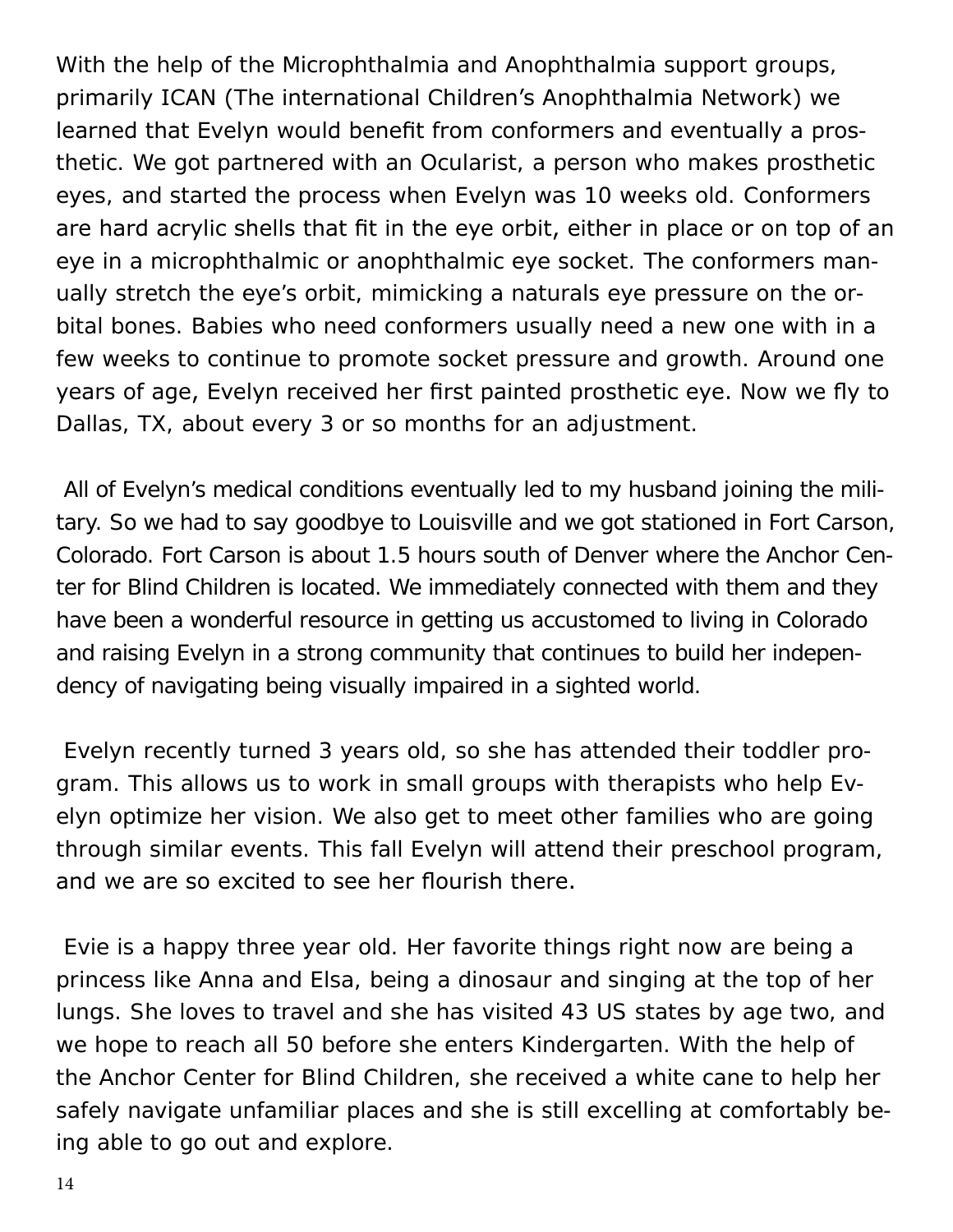

In photos above: Top left: Evie as an infant, with chubby cheeks. Picture shows how one of her eyes is extremely small. Top Middle: Evie, smiling with a darling knitted cap on her head, wearing an expander to help her eye socket grow. Top Right: Evie at 3 years, sitting in a shopping cart, wearing blue glasses pointing at a painting of a dog with blue glasses that her mom, Kristi, is showing her. Bottom: Picture of the various expanders Evie wore at different stages.

[Return to Table of Contents](#page-0-1)

### <span id="page-14-0"></span>**Feeling This Life**

New Episodes Available!

If you haven't yet listened to the fabulous podcasts, Feeling This Life, a collaboration between VIPS and the Anchor Center for Blind Children in Denver, Colorado, you can now check out all five episodes. VIPS Family Services Coordinator, Jenny Castenir, and VIPS Teacher of the Visually Impaired/ Developmental Interventionist, Paige Maynard, work with Dr. Cathy Smyth, TVI, Ph.D., the Director of Research at the Anchor Center in developing podcasts for parents of children with visual impairments/blindness.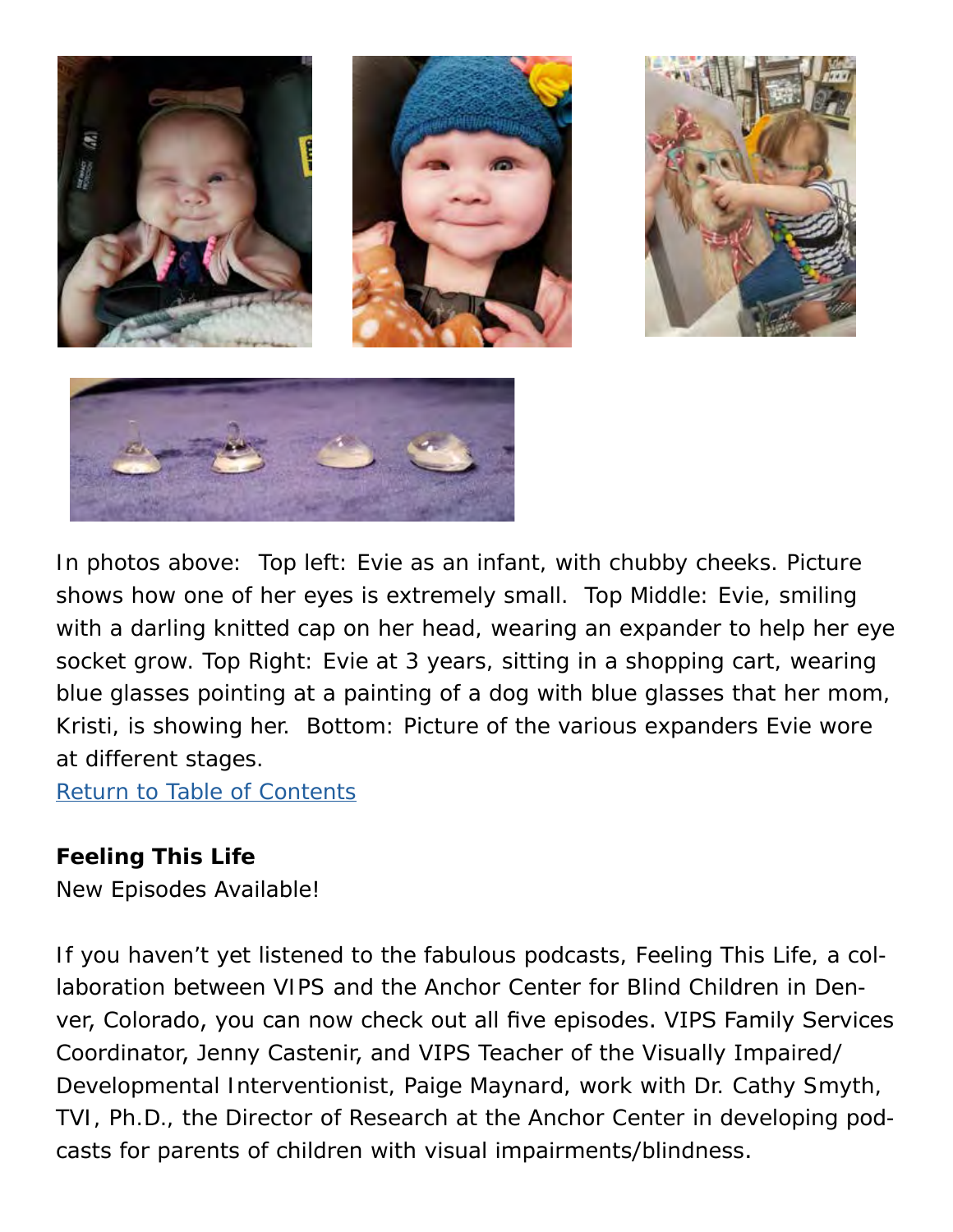The introduction to the series along with Episodes 1 - 5 have been released at the link below:

<https://anchor.fm/feeling-this-life>.

Episodes 4 and 5 have been released since the last newsletter. Check them out!

• Episode 4 -- What to expect when helping your child learn to get from place to place

Dr. Cathy interviews Dr. Penny Rosenblum about what to expect when teaching your child orientation and mobility skills. Dr. Rosenblum is a professional in the area of visual impairment, and has a visual impairment herself. She shares practical ideas for helping your child to become an active traveler.

• Episode 5 -- What to expect when fostering your child's social skills Paige interviews Hailee Raymer, mom of a daughter with a visual impairment and complex needs. Hailee talks about how her time at the pool with her daughter taught her a new way to connect, and gives advice to other families about what to expect when fostering social skills in their children. Jenny, Dr. Cathy, and Paige talk about the potential for each moment to become an opportunity for building a strong foundation for social development. [Return to Table of Contents](#page-0-1)

### <span id="page-15-0"></span>**Bret Dahmke Scholarship Winner**

The Bret Dahmke Scholarship, named in memory of the younger son of VIPS' long time Office Manager/HR Director, Carol Dahmke and her husband, Mitch, was recently awarded to the Howard family whose ten year old daughter, Sophia, is a former VIPS child. Sophia's mom writes:

"We would like to thank the Dahmke family for choosing our family for the Bret Dahmke scholarship. My name is Tammy Howard and I am the mother of Sophia. Sophia has been deaf and blind since the day she was born.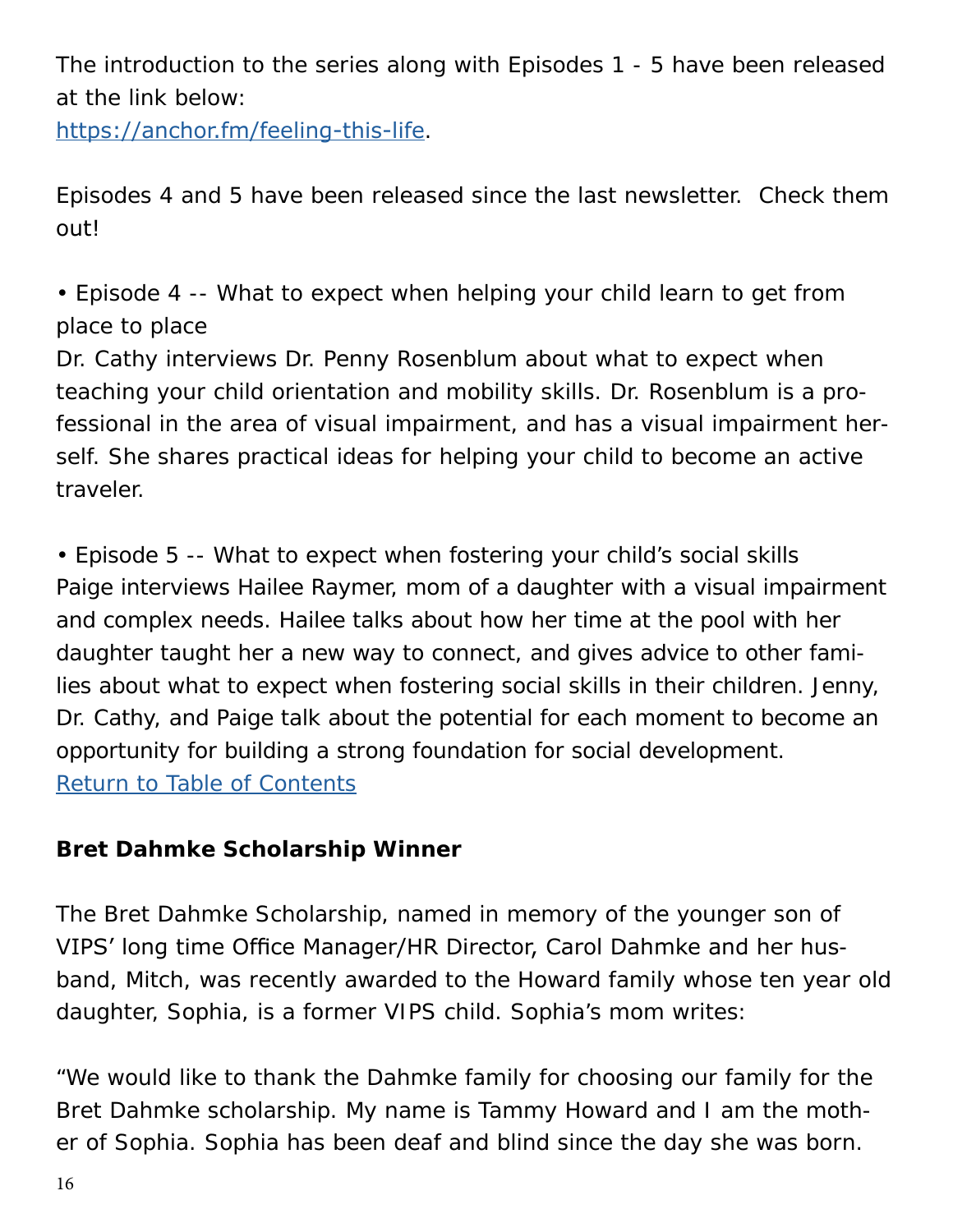She was born with a disease called Zellweger syndrome.I was able to attend the Early Connections Conference sponsored by Perkins School for the Blind. By me being able to attend this conference I was able to learn a lot of new skills that will benefit my daughter and help her make an impact in the world. This has only been possible because of the Bret Dahmke scholarship. Thank you so much for making this possible for my family."

The scholarship is awarded every other year.

## <span id="page-16-0"></span>**Marvelous Milestones**

Never to be taken for granted, each child's milestones uniquely reflect his or her own progress through hard work and determination. We celebrate the following VIPS children and their families' accomplishments.

Acrey has been working on many skills like pushing up on her hands in tummy time and using a visual gaze. During a recent visit, she shifted her gaze between two objects, used a visually guided reach, and made eye contact, smiling at both mom and provider! Way to go, Acrey!



In the picture above: Acrey is laying on her tummy looking at a lighted toy.

Barrett is now more alert and can direct his vision to his toys with more and more ease. He can look at lighted toys while positioned on his belly when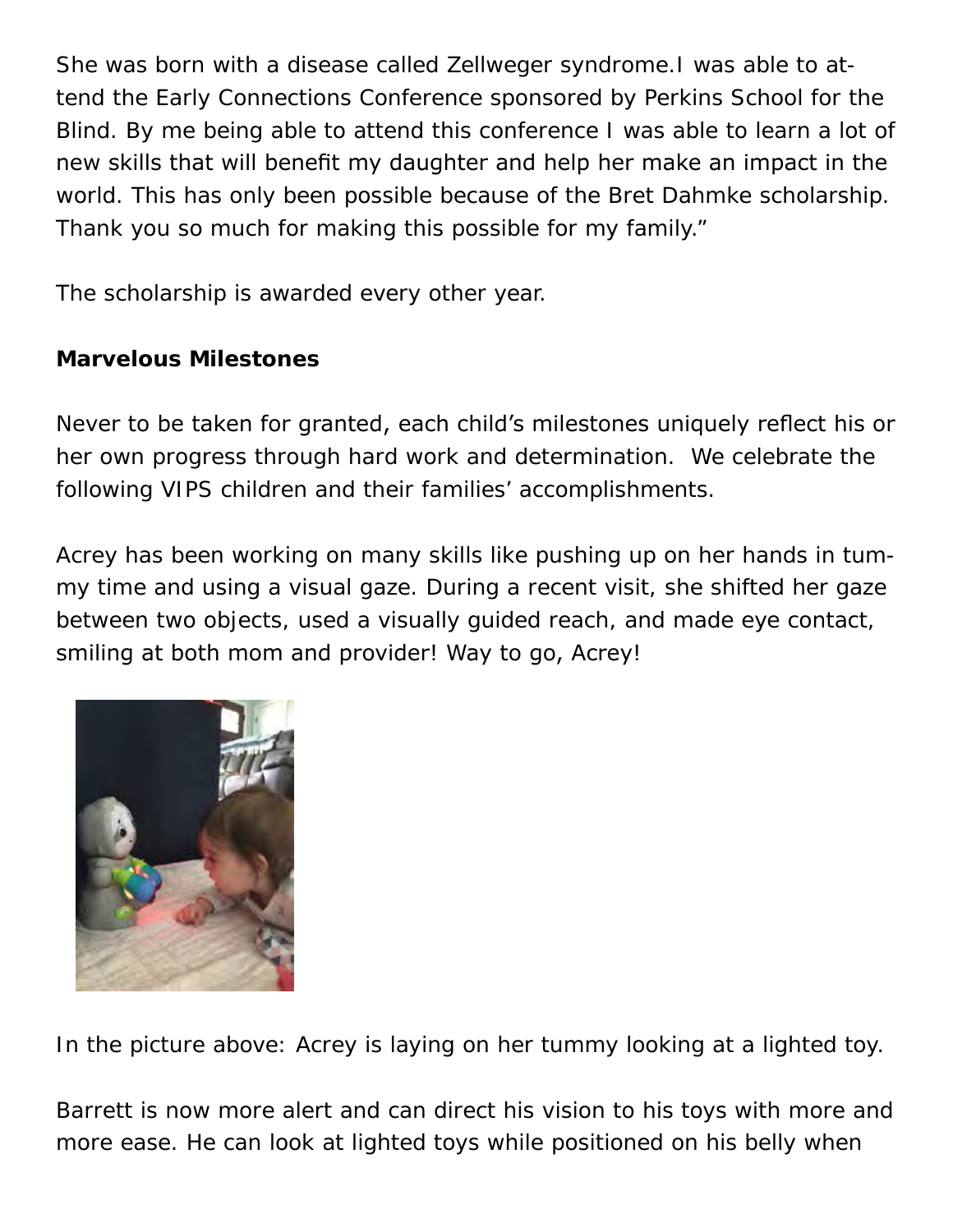Mom Katie provides him with support to look at a lighted toy on the floor. He can also look at a lighted toy while in his lounger. We are so proud of the strides he is making while using his vision!



In the picture above: Barrett is gazing at a lighted toy in a dark room.

Haven was struggling with seeing her foods on her high chair tray, so Mom and Dad put some contrasting tape on her tray. She immediately started intentionally grasping her finger foods! Her parents are so excited with her response that they plan to place some contrasting adhesive vinyl on the tray soon as a permanent option. What great innovation and great work, Haven!



In the picture above: Haven, on the right, is shown with twin Harlow. Haven's high chair tray has blue painter's tape on it, so that the bright yellow cheetos show up, helping her to visually find them.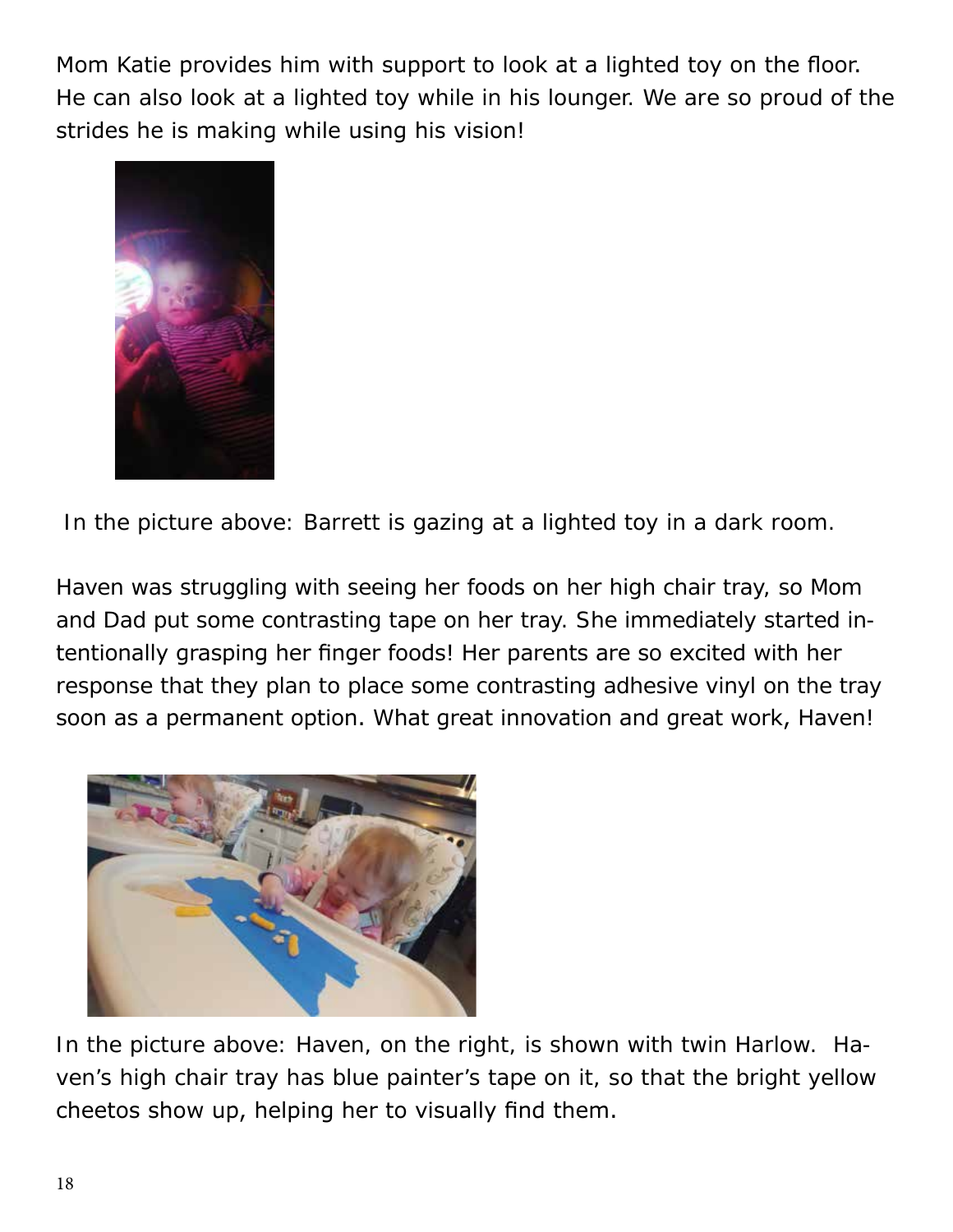Kaily has recently started taking her cane to and from school on the bus. Having her cane at home has allowed her to use the cane skills she has learned at school out in the community with her family. Most recently, Kaily used her cane while touring schools where she may attend kindergarten. Keep up the great work, Kaily!



In the picture above: Kaily, in blue glasses, is looking good, holding her cane erect, as she uses it to walk along a sidewalk at KSB, where she is visiting.

Leni, in a bright pink snowsuit, has fun playing in the snow and throwing snowballs! She grabs with her hands, squeezes the snow into a ball, then throws it in front of her. In this video , you can see her watching the white snow hit the contrasted black concrete. We love seeing Leni enjoying the winter weather! The link for the darling video is below. [https://www.facebook.com/VisuallyImpairedPreschoolServices/vid](https://www.facebook.com/VisuallyImpairedPreschoolServices/videos/351548946653354)-

[eos/351548946653354](https://www.facebook.com/VisuallyImpairedPreschoolServices/videos/351548946653354)

Levi has been working hard on sitting up on his own. He is now able to go from lying down, to sitting, and can even stand up with some assistance from his mom. Levi has also been tolerating his glasses more and wore them for 2 whole hours! We are so proud of the progress he has made since working with his VIPS teacher Ms. Julia.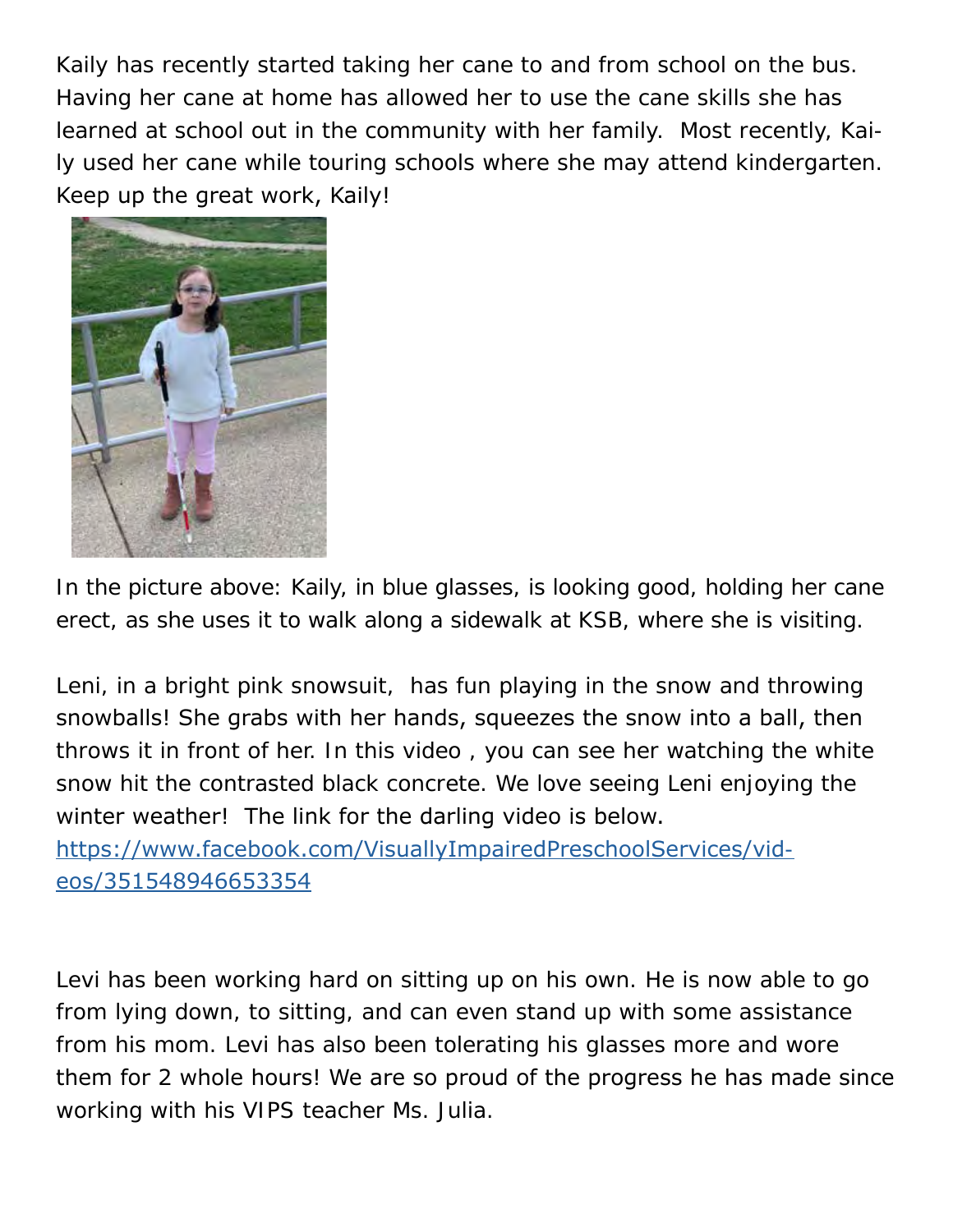



In the pictures above: Left - Levi, a cute little blond with bright blue glasses and a big smile, is sitting up, with just a bit of support from mom. Right - Messiah, a cute little fellow, is sitting so well, chewing on his fist, while he plays with a ring stacker.

Messiah is now able to sit up unassisted and maintain balance! He just hit another milestone by celebrating his first birthday with his family and friends! We are so proud of everything he's accomplishing with such an amazing support system!

Macie (shown with big sis, Maddie,) has recently started working on standing while holding onto furniture. She has made so much progress in the past couple of weeks! She started out by leaning on her mom for support and comfort. She would fuss and cry when working on standing and though she put all her weight on her feet, she would keep her head down on the furniture. Macie's mom started giving her lots of verbal and tactile cues to let her know that she was going to be put in a standing position and when she was going to let go. She recently met her goal and stood with her head UP and without fussing for three minutes! Way to go, Macie!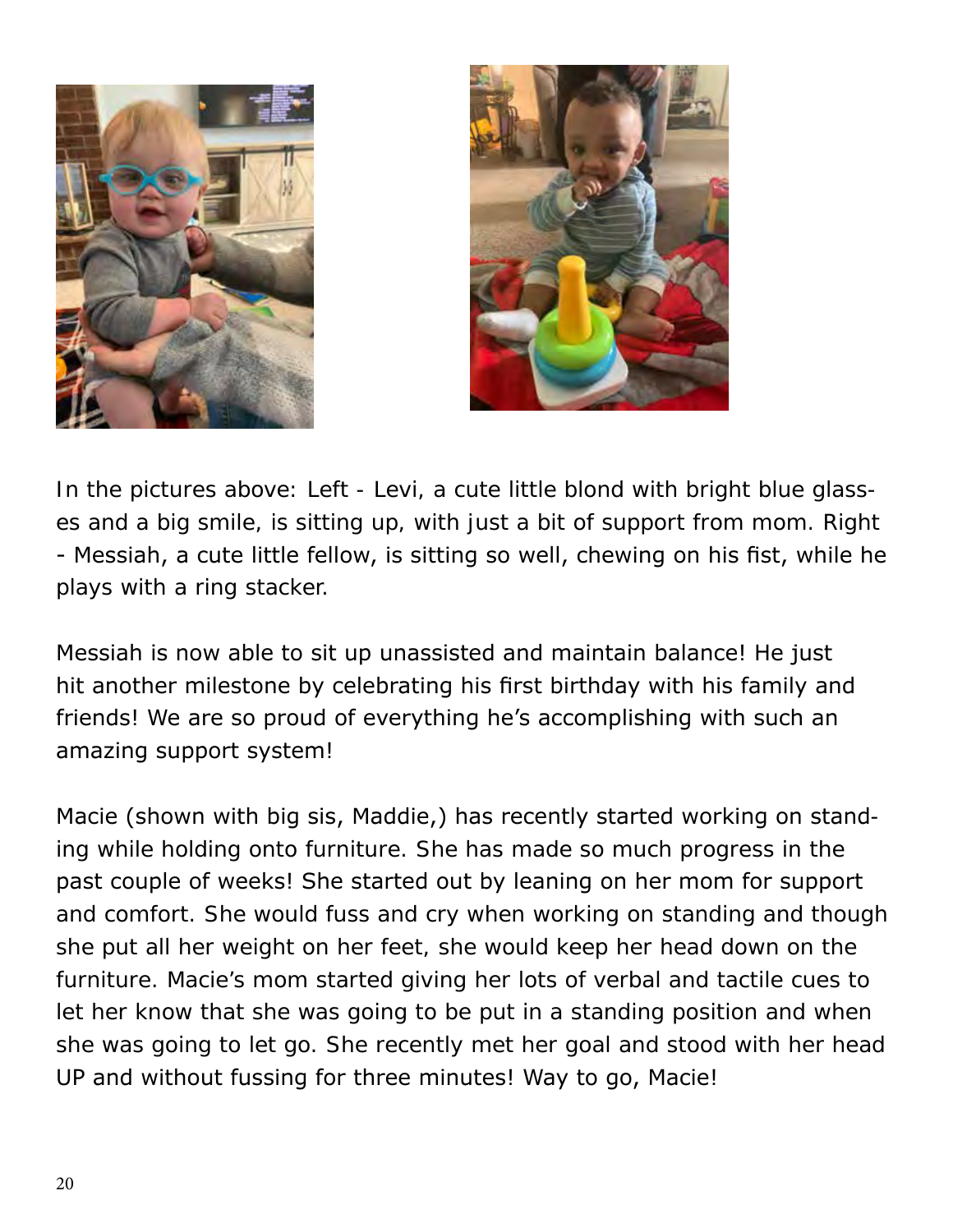

In the picture above: Macie stands holding onto big sister Maddie's pink bed. Maddie is so excited with Macie's accomplishment! Of course, both girls are in pink!

Rayland has received VIPS services due to his visual diagnosis of Optic Atrophy. This diagnosis means the optic nerve is unable to conduct electrical impulses to the brain causing loss of vision. Rayland also has some physical delays and has been provided a stander from his Physical Therapist. According to his mother, Mandy, the stander has been life changing! Rayland has been putting weight on his feet more often and has been standing up straight. He has also been lifting his head more to visually fixate on the light box when placed on the tray in front of him. Rayland has also begun touching the item on the light box such as the bead banner! Wonderful job, Rayland!!

Samuel just turned three years old. He has a diagnosis of cortical visual impairment and during his time with VIPS, Samuel has made great progress! He is able to focus for longer periods of time, interacts with his family, enjoys playing with toys and looking at books. Congratulations, Samuel!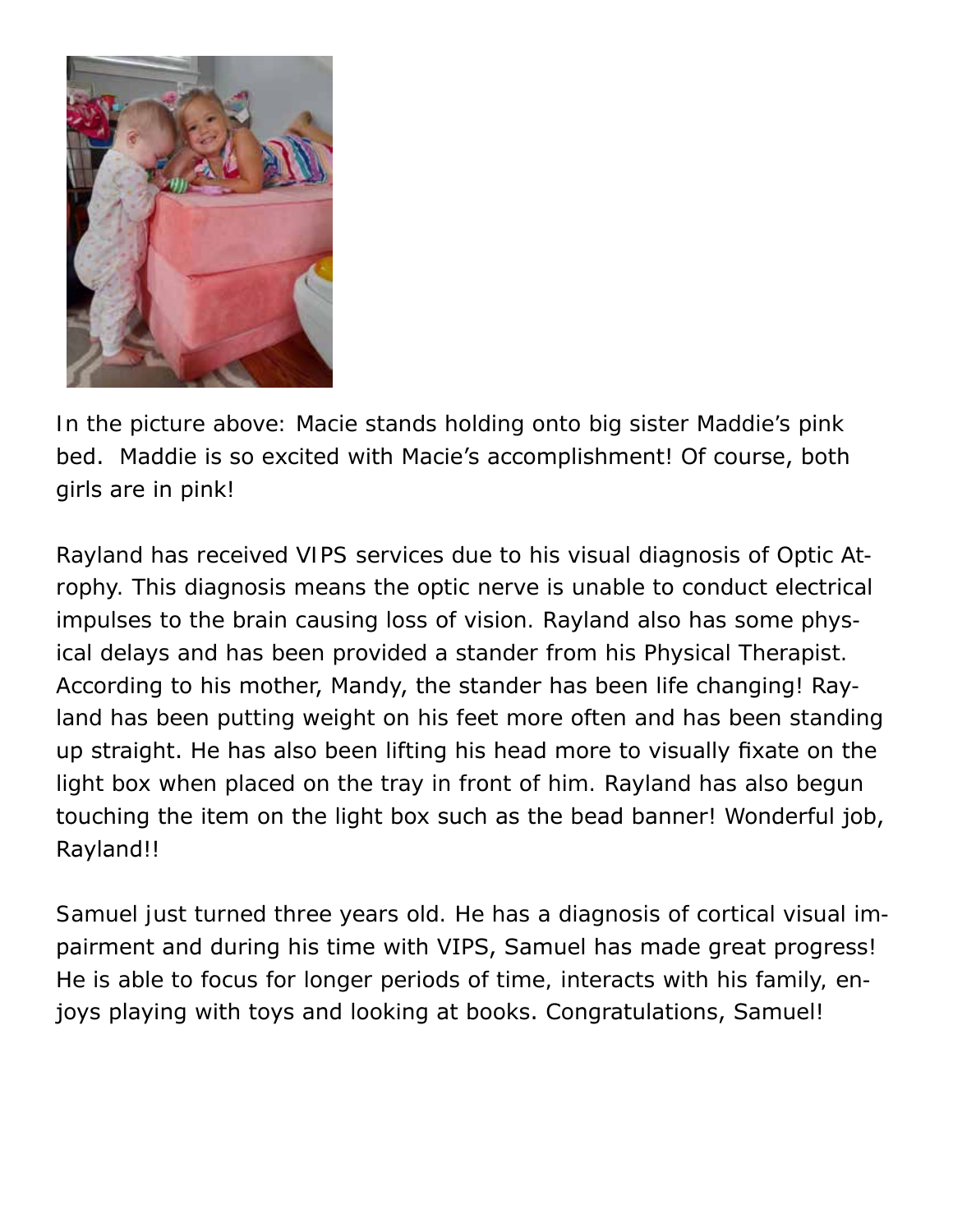



In the pictures above: Left - Rayland uses a stander to enable him to hold his head upright so that he can see the ipad screen on the stander tray. Right - Samuel, wearing large, round glasses (like Harry Potter), gazes at an object in front of him.

Talon is now drinking out of a straw cup. This is huge for Talon because he has suffered from reflux, so he has really struggled to allow food in his mouth. He is also now starting to eat some purees! Taking steps in his walker is huge progress for Talon because, in addition to Cortical Visual Impairment, he also has Cerebral Palsy. Talon is making so much progress!

Wrenley loves to play Peek-a-boo, an age-old game that teaches social skills, object permanence, motor skills, strengthens visual tracking, and is just plain fun for babies. Wrenley's mom knows the importance of social games and has been playing peek-a-boo with Wrenley in hopes that she will start to initiate and play peek-a-boo without help. Mom's hard work is paying off as Wrenley has started pulling the cloth down to play peek-a-boo and is attempting to pull the cloth up to cover her face when mom says, "up, up, up". We are so proud of Wrenley and her recent progress!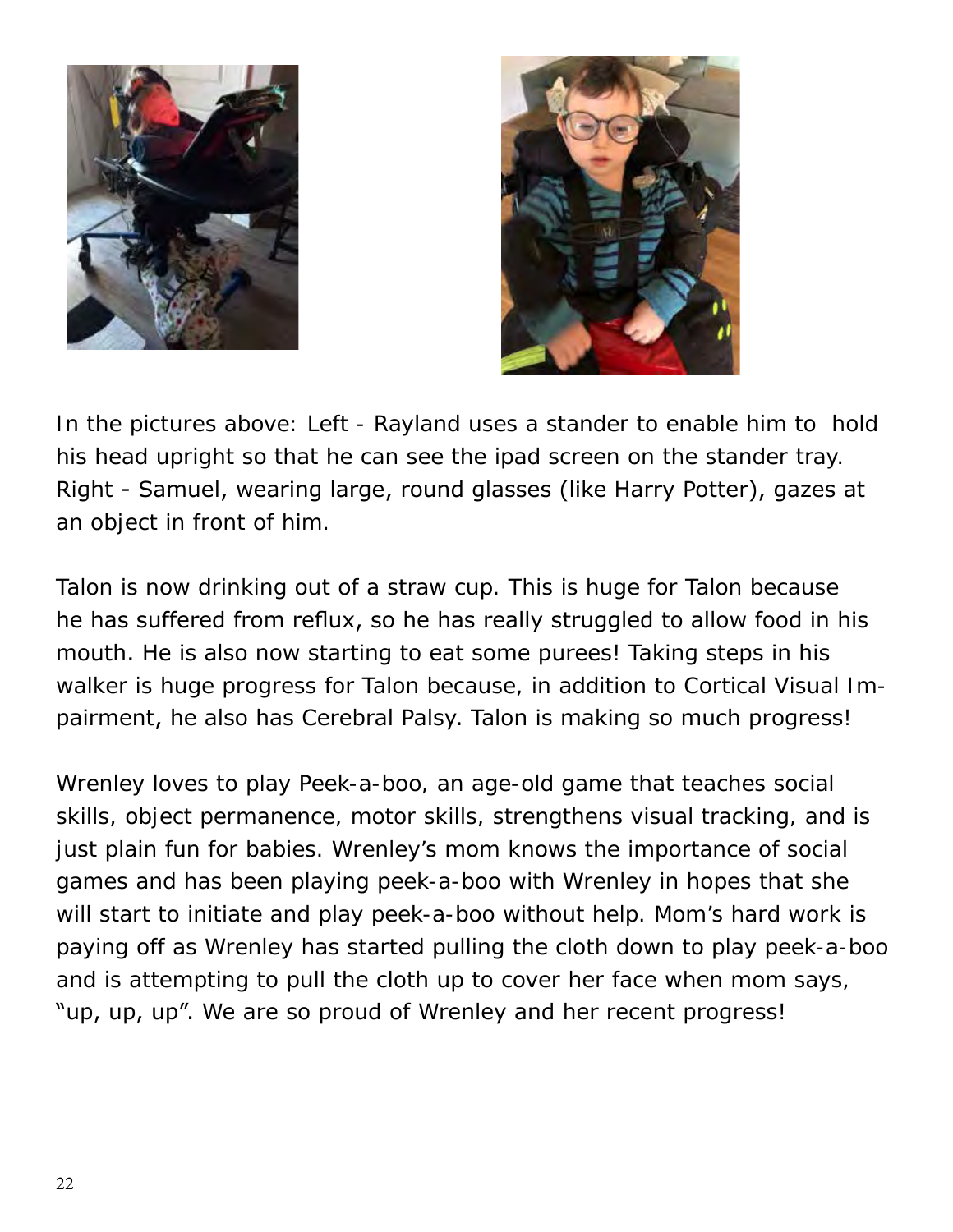



In the photos above: Left - Talon, is using his walker. His big smile shows how proud he is of himself. Right - Wrenley lays on her back holding a blanket, just ready to throw it over her face to play peekaboo!

William has Cortical Visual Impairment (CVI) and with targeted strategies, his functional vision has been steadily improving. Recently his mother, Marilyn, picked him up from daycare and when William heard her voice, he looked at her and then ran to her, jumping into her arms. "He looked at me when he heard my voice and that made him speed up"! It's so rewarding to see how his use of his vision, the result of his hard work and that of his family, is paying off in how he is better able to use his eyes.



In the picture above: William looks right at the camera with a big smile. [Return to Table of Contents](#page-0-1)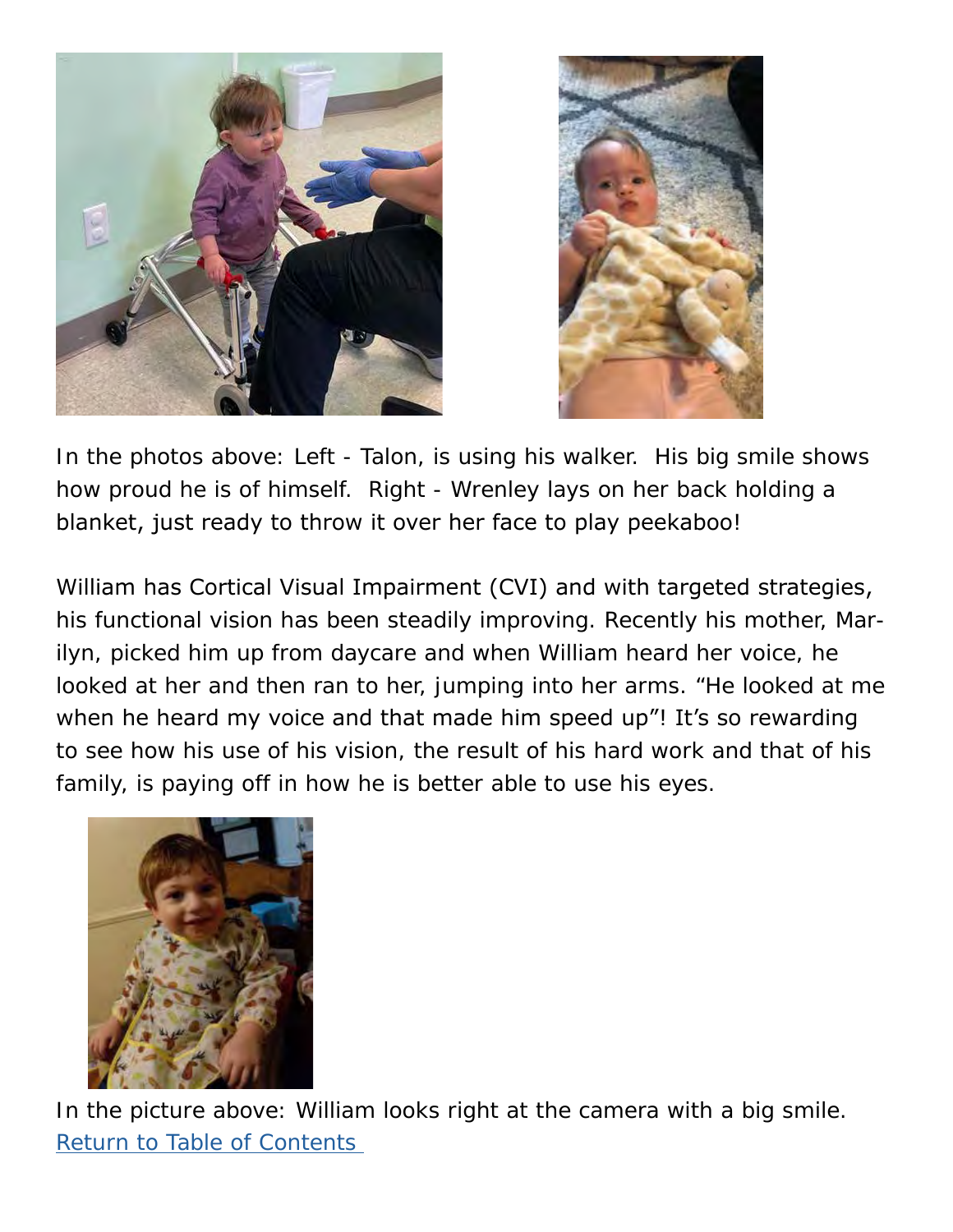## **Eating Upside Down?**

Felicity has struggled with textures of foods. Ms. Paige discussed with Felicity's mom, Stephanie, about the sensitivities of Felicity's body parts and that Felicity's mouth was more sensitive than her hands and feet.

Stephanie decided to present purees to Felicity's feet to help her learn to explore and accept the texture. She gradually encouraged Felicity to explore with her hands, and now Felicity is learning to explore food textures with her mouth! We call this strategy "eating upside down." It is part of the Mealtime Research Visual Impairment (MRVI) study strategy, a federal study that seeks to create an evidence- and practice-based intervention for infants and toddlers with visual impairment and to assist their families in developing realistic goals in the areas of developmental mealtime skills such as using utensils and self-feeding, eating a variety of food choices, fostering positive communication between caretakers and babies, and creating positive mealtime environments. Great teamwork, Stephanie and Ms.Paige!



In the pictures above: Left - Felicity's mom holds a plate with babyfood on it and lets Felicity put her feet in it to explore the feel and texture. Center: Felicity then explores with her hands the food that mom has smeared on her high chair tray. Right - Felicity brings her food covered hand to her mouth!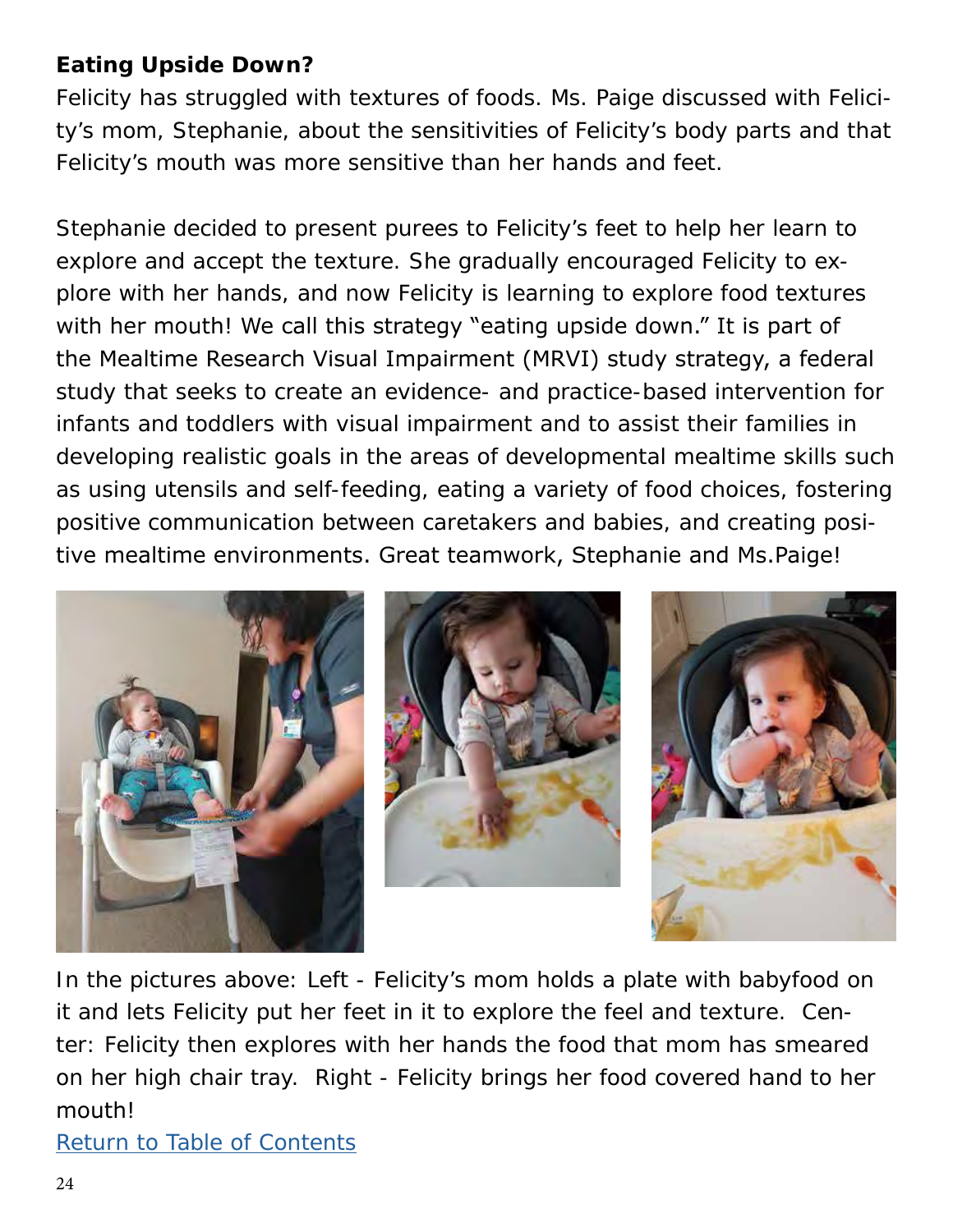### **Parents' Ingenuity Creates Solution**

by Paige Maynard, TVI/DI, VIPS Louisville

On a recent home visit with one of my kiddos, Gabriel, I was completely blown away by a strategy that Mom, Hillary, and Dad, Jake, are using with him! At a previous visit, Hillary had shared that it had been difficult to easily present items against a black background, which is a strategy that they know works to help Gabriel actually look at items (he has Cortical Visual Impairment). Between the visits, Hillary and Jake collaborated, designed, and 3D printed this toy stand! It is the perfect size to be portable, and infant toys and other small items fit easily on it. It is easy to hold in various places in Gabriel's visual fields, and it can be oriented so that the circle is on the bottom, with the square as the background, or can be oriented so that the square is on the bottom with the circle as the background - depending upon the toy and positioning. The best part is that Jake will share the file with our families so that they can print themselves (many UPS stores have a 3D print service). Our families are truly amazing, and I am humbled at their creativity and dedication! Jake wrote a beautiful description of why he designed it, and how they use it to help Gabriel. Here is the link to the file: <https://www.printables.com/model/173498-cvi-toy-stand>.



In the picture above: Gabriel's toy stand is shown. It has a round bottom and a back that rises from it. The stand is black, so that a lighter colored toy will show up on it. Gabriel's parents also can shine a light on it to make the toy more visible.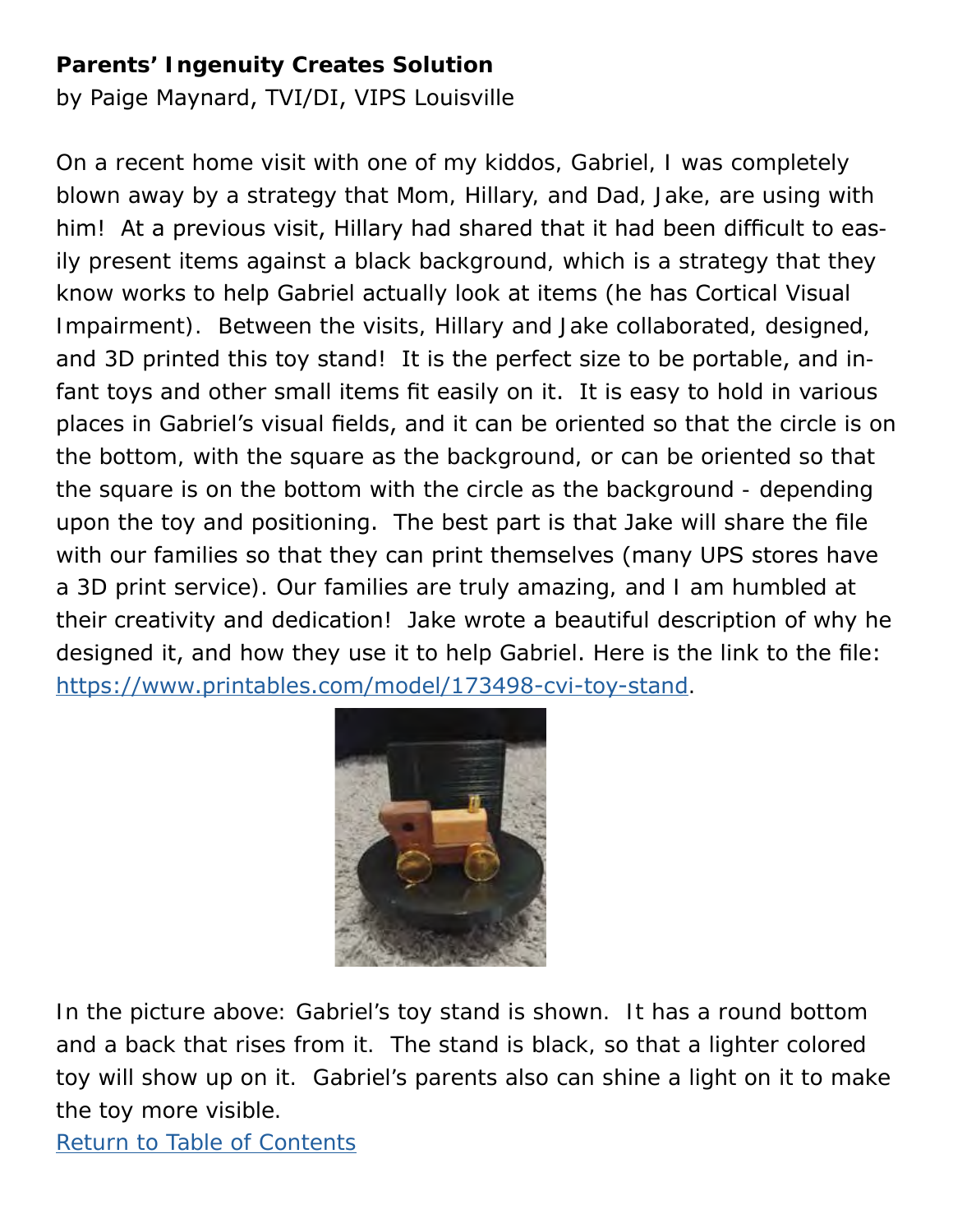#### <span id="page-25-0"></span>**Welcome New Children**

Addison – 1 year, Louisville, KY Amelia – 2 years, Lexington, KY Ayden – 10 months, Plainfield, IN Ava – 1 year, Hoagland, IN Beckett – 8 months, Carrollton, KY Blake – 8 months, Evansville, IN Brantley – 4 months, Owensboro, KY Bryce – 9 months, Greenwood, IN Camila – 1 year, Fishers, IN Carlos – 7 months, Louisville, KY Chandler – 1 year, Indianapolis, IN Charlotte – 1 year, Galveston, IN Colson O'Neil – 1 year, Brazil, IN Cupertino – 1 year, Versailles, KY Damonty – 2 years, Indianapolis, IN Dominic – 1 year, Huddy, KY Dustin – 6 months, Stearns, KY Ella – 1 year, Williamstown, KY Evan – 11 months, Columbus, IN George – 2 years, Walton, KY Giovanni – 8 months, Ft. Wayne, IN Hannah – 7 months, Jeffersonville, IN Hazel – 2 years, West Lafayette, IN Ivory – 1 year, Indianapolis, IN Ivy – 3 months, Frankkton, IN Jaivy – 7 months, Muncie, IN Jaxson – 11 months, Mecca, IN Jayda, – 8 months, Radcliff, KY Jose – 1 year, Indianapolis, IN Julian – 1 year, Jeffersonsville, IN Kai – 2 years, Ingalls, IN Kaiser – 5 months, Covington, IN Lai'Lani – 1 year, Evansville, IN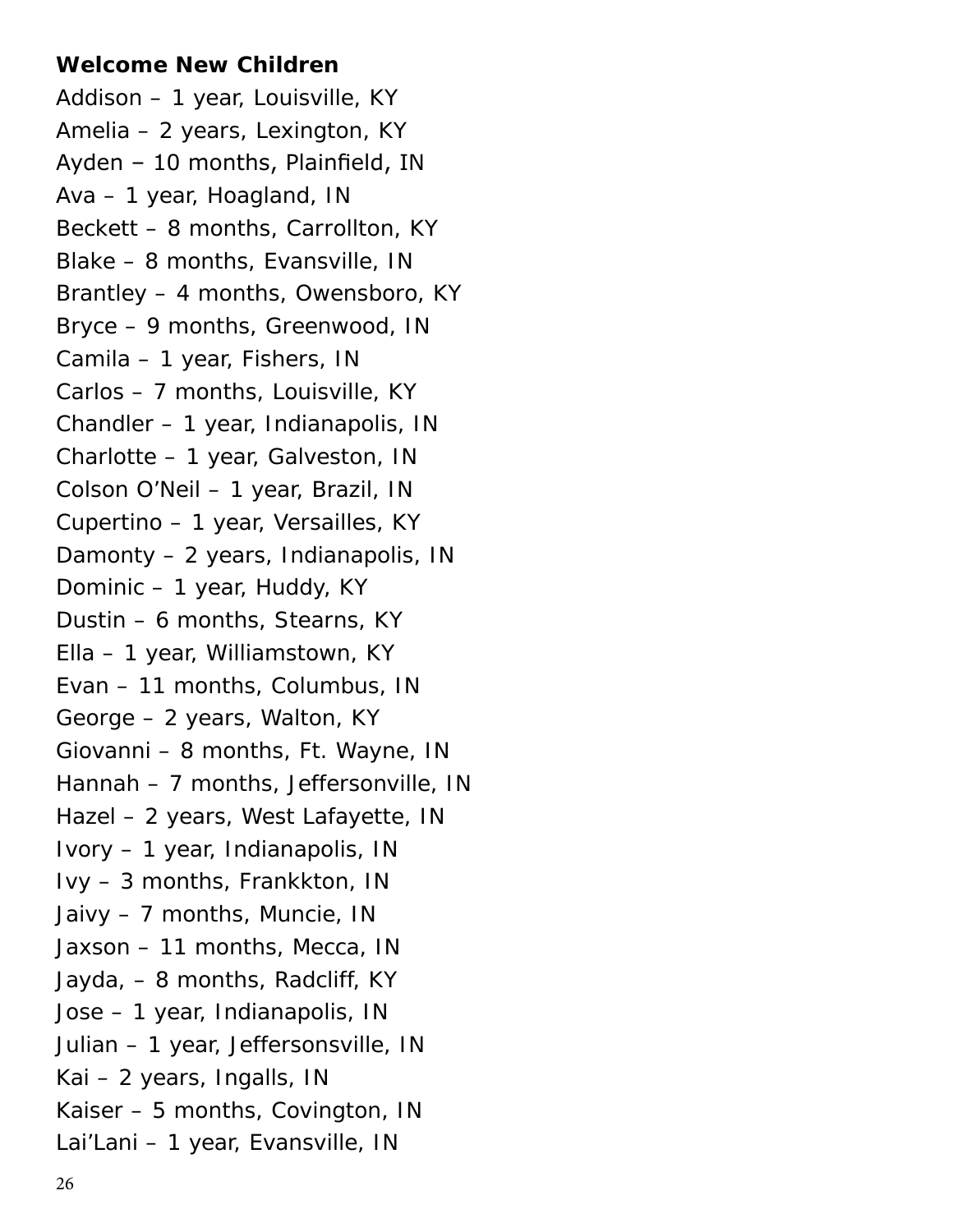Lavonna – 1 year, Owensboro, KY Levi –1 year, Greenfield, IN Lillian – 1 year, Brownsburg, IN Lillian – 1 year, Decatur, IN Luca – 11 months, Greenfield, IN McCoy – 6 months, Wabash, IN Madelyn – 11 months, Westfield, IN Marietta – 1 year, Decatur, IN Muhebullah – 9 months, Louisville, KY Nairobi –10 months, Greenwood, IN Nova – 2 years, Carrollton, KY Novalee – 11 months, Hillsboro, KY Oliver – 2 years, Nashville, IN Parker – 2 years, Latonia, KY Quinn – 6 months, Dyer, IN Remington – 1 year, Martinsville, IN Rhys – 9 months, Kokomo, IN Roriee – 1 year, Louisville, KY Rowen – 1 year, Sellersburg, IN Ryan – 9 months, Indianapolis, IN Sawyer – 10 months, Crofton, KY Seth – 1 year, Milroy, IN Shelton – 11 months, Valparaiso, IN Skylar – 1 year, Kokomo, IN Sullivan – 2 years, Westfield, IN Wyatt – 9 months, Carrollton, KY Zalaney – 1 year, South Bend, IN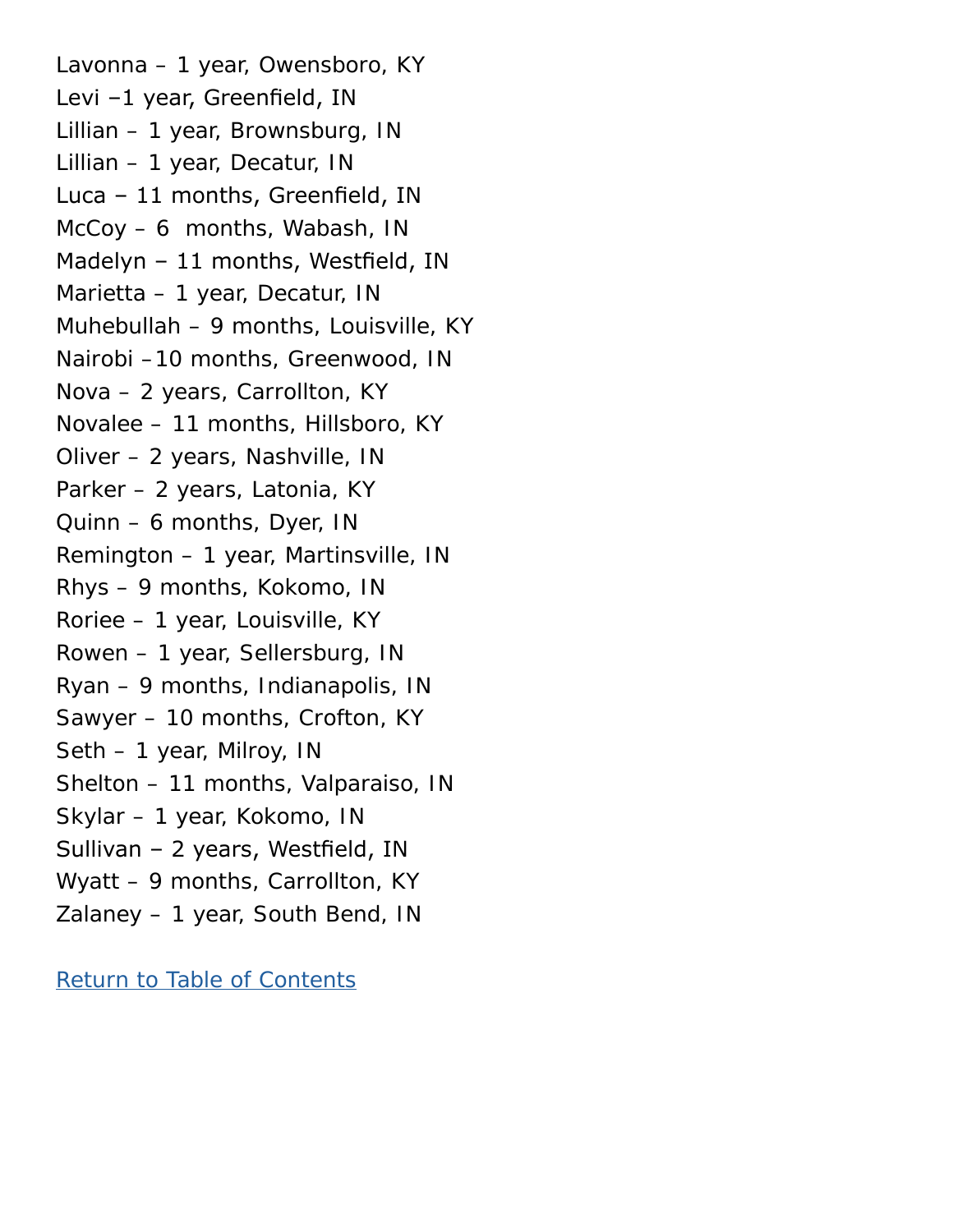### <span id="page-27-0"></span>**Notes of Interest**

The Kentucky School for the Blind has partnered with students and faculty from the University of Louisville (U of L) Department of Anthropology and Center for Archaeology and Cultural Heritage, the Kentucky School for the Blind Charitable Foundation (KSBCF) and the Kentucky Department of Education (KDE) for a month-long summer archeological field school.

The project teaches KSB and U of L students archeological field methods as they help uncover the historic schoolhouse of the segregated School for the Blind, opened in 1884 and in operation for 71 years. The school was demolished after desegregation in the 1950s. The project gives KSB students the opportunity to be a part of uncovering their school's past as they participate in all aspects of the field investigation, from excavation to curation of recovered artifacts.

Involvement in this project has prompted deep reflecting by students like David Yeast, a VIPS graduate, about what their own experiences might have been like had they attended when the school was segregated.

"It kind of shocks me to think I might have been here if I came in the 1800s," said Yeast. "I didn't really think about that until now. I think it's important that we remember things that happened in the past."

To read the entire article, go to the link below:

[https://www.kentuckyteacher.org/news/2022/05/kentucky-school-for-the](https://www.kentuckyteacher.org/news/2022/05/kentucky-school-for-the-blind-students-digging-into-the)[blind-students-digging-into-the-past-as-part-of-uofl-summer-archeological](https://www.kentuckyteacher.org/news/2022/05/kentucky-school-for-the-blind-students-digging-into-the)[field-school/?utm\\_medium=email&utm\\_source=govdelivery](https://www.kentuckyteacher.org/news/2022/05/kentucky-school-for-the-blind-students-digging-into-the)

Brittany Williamson, TVI/Kids Town Preschool Teacher, recommends a new song loved by her students by Jack Hartmann that features the braille alphabet with alphabetic word signs. Hartmann and Jessica Hayes, MS, ED developed the song to assist students with visual impairments and their families learn the braille alphabet and the corresponding word signs. Check out the link below: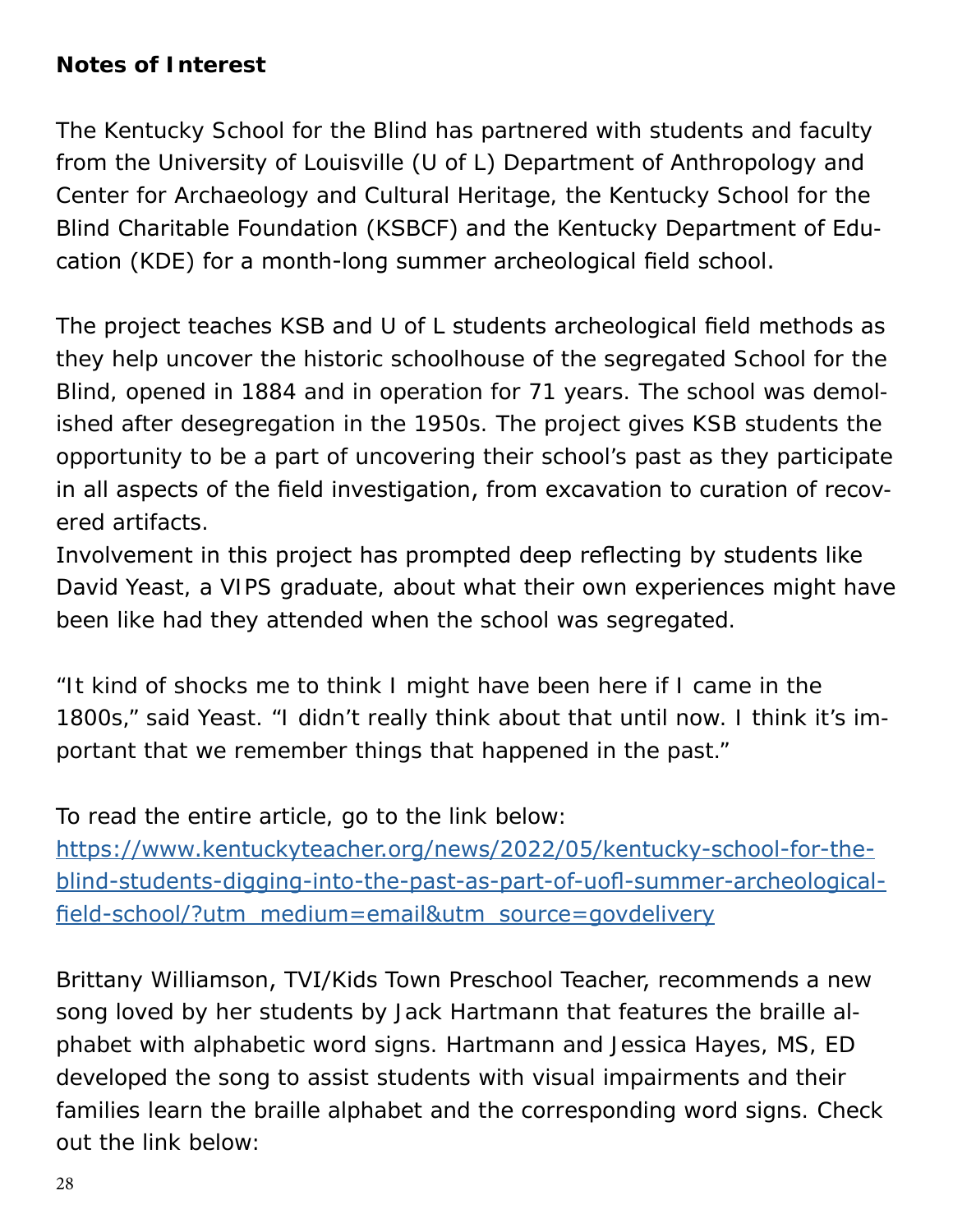## [https://youtu.be/qT\\_dD7tEIEg](https://youtu.be/qT_dD7tEIEg).

The American Printing House for the Blind (APH) has a series of podcasts called Change Makers in which interviews are held with the people who are making the biggest difference in our field of visual impairment and blindness. The recurrent theme is making the world of print more accessible to individuals with those challenges. In observance of Global Accessibility Awareness Day, May 19, 2022, suggestions for making social media more accessible for those with visual impairments were highlighted. Other recent topics include Orientation and Mobility Specialists, high tech Braille devices, tactile graphics, making sure your child is counted in the census and so on.

To access these podcasts go to the link below: https://www.buzzsprout.com/354881

To suggest a change maker the podcast should highlight, you can send an email to the address below:

[communications@aph.org](mailto:communications%40aph.org?subject=)

APH is undertaking a major construction project to create an expanded museum space to house the Helen Keller Archives. In 2020, the Helen Keller Archives were transferred from the American Foundation for the Blind to APH. They include thousands of artifacts from documenting the life of Helen Keller and her teacher, Annie Sullivan. You can read more about it at the link below:

[https://plcmanagement.com/portfolio/helen-keller-museum-american-print](https://plcmanagement.com/portfolio/helen-keller-museum-american-printing-house-for-the-blind/)[ing-house-for-the-blind/](https://plcmanagement.com/portfolio/helen-keller-museum-american-printing-house-for-the-blind/)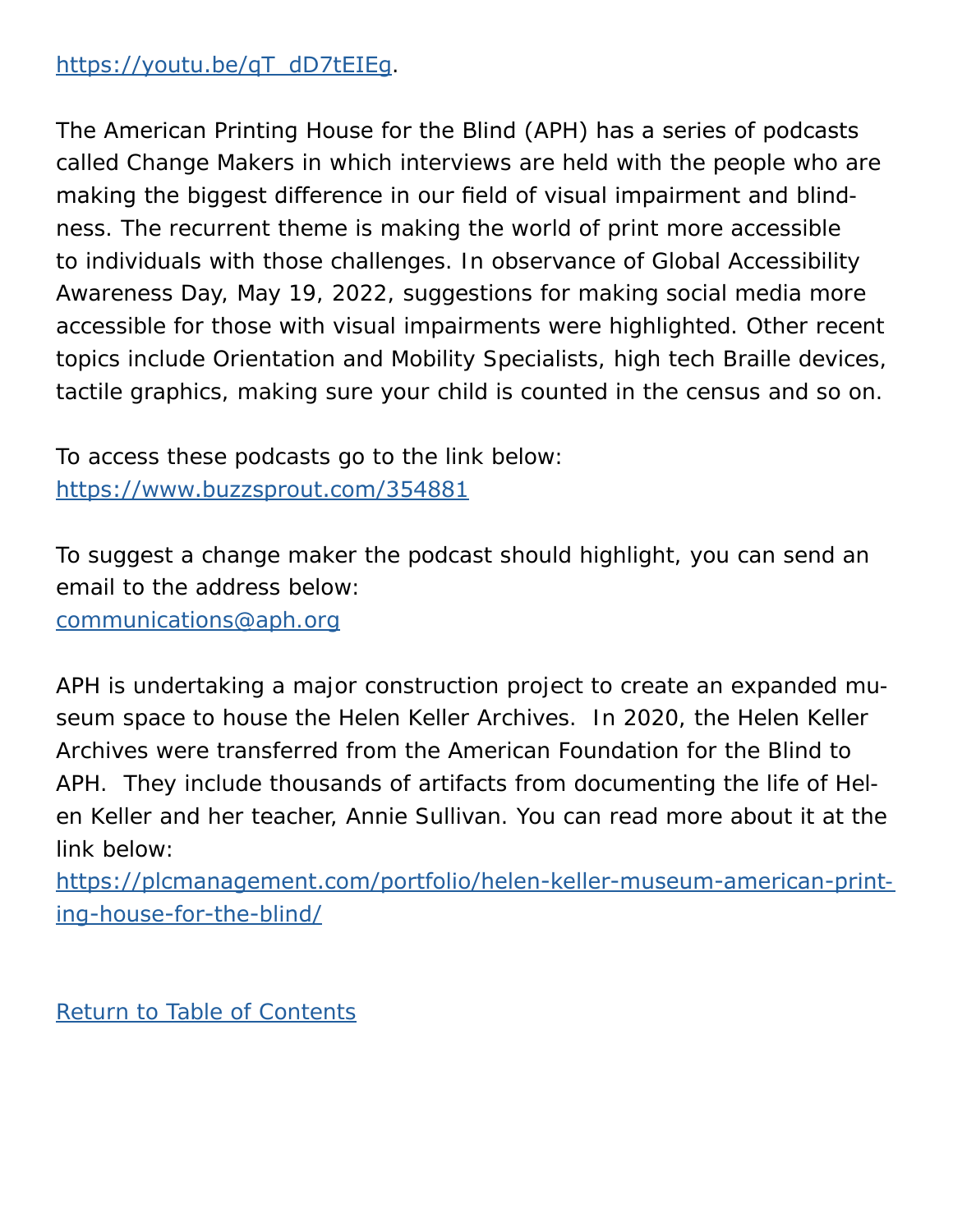### <span id="page-29-0"></span>**VIPS Staff News**

We warmly welcome Emily Thornton, our new Database Coordinator, originally from Terre Haute, Indiana. She graduated from Indiana State University in 2019 with a degree in Recreation, Youth Leadership, and Nonprofit Leadership. She was a member of Delta Gamma and worked at Camp Navigate as a mentor, intern, and Child and Adult Care Food Program Coordinator during her time at ISU.

During Covid-19 she worked as a nanny for twin boys while they were out of school, then decided to go back to school. She then graduated this spring with a Masters of Leadership Development degree from Saint Mary-of-the-Woods College, interning at the Wabash Valley Community Foundation as a Front Desk Attendant and assisting in Donor Management and Database entry.

Emily has two cats, Toulouse and Winston and enjoys going to concerts, doing crafts and DIY projects, and spending time with family and friends.

Emma Strange is no stranger to VIPS. She first joined us as an intern when she was a junior at Holy Cross High School. Emma is now a student at the University of Louisville, majoring in special education and has joined our VIPS Kids Town Preschool team as a classroom assistant. Emma has worked with children of all ages for many years while volunteering as a coach at Prairie Village Baseball/ Softball. She also has 5 sisters, the oldest being 19 and the youngest being 3, who she loves teaching new things. She is very excited to be back at VIPS as she says it holds a special place in her heart. Welcome back, Emma!

We also want to welcome our Bellarmine University intern, Danie Miner. Danie will be working with Kathy Mullen, Education Director, on the next steps of the curriculum development.

Meredith Howell, Regional Director of VIPS Indiana, and her daughter Lola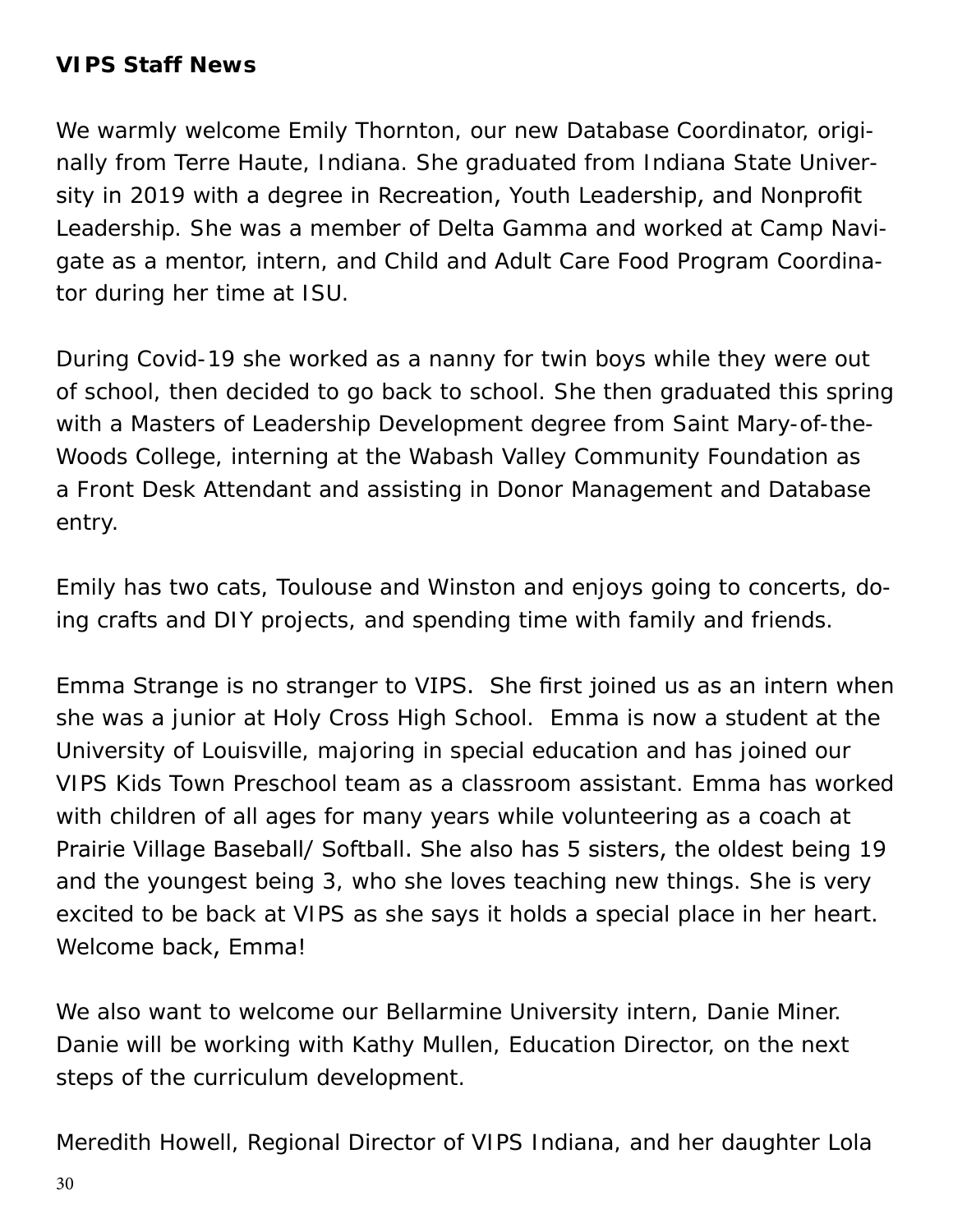were featured on front page of the Indianapolis Star!! The headline read, "These families are not alone anymore." The article talks about the New VIPS Family Resource Center on the near east side of downtown Indy. We are so grateful to the Star for featuring our organization and we hope it will bring awareness to the amazing families we serve! You can read the full article online at the link below:

https://www.indystar.com/picture-gallery/news/2022/04/25/indianapolis-vips-building-virtual-tour-photos/7246693001/

 For the past 116 weeks (since the beginning of the pandemic) VIPS Executive Director Diane Nelson has written a Friday message for VIPS staff and board. Begun during COVID, they have been continued as a tool to unite staff and keep us informed, even though we are separated by multiple factors e.g., physical location, backgrounds, job roles, etc. We have been amazed, motivated and inspired by her writing each Friday. Diane is ever resourceful and has used similar material to send out "From the Desk of Diane" twice each month to donors and friends of VIPS. We were totally amazed to learn that she is being followed by readers in Sweden, the United Kingdom and Israel!

We want to recognize our very own Director of Education, Kathy Mullen, who was awarded the 2022 Cathy Holden Excellence in Operational Leadership Award at the Vision Serve Alliance (VSA) Annual Conference. This award honors a high-level employee of a member organization who has made an impact on, contributed to, or led staff in the pursuit of organizational excellence, which is the true definition of Kathy's leadership here at VIPS. We feel honored to have her leading our education team. Congratulations to Kathy!

Congratulations to Amy Nichols, Teacher of Blind/Low Vision for VIPS Indiana, who received Indiana's 2022 First Steps in Excellence in Service Award. Excerpts from her nomination letter state: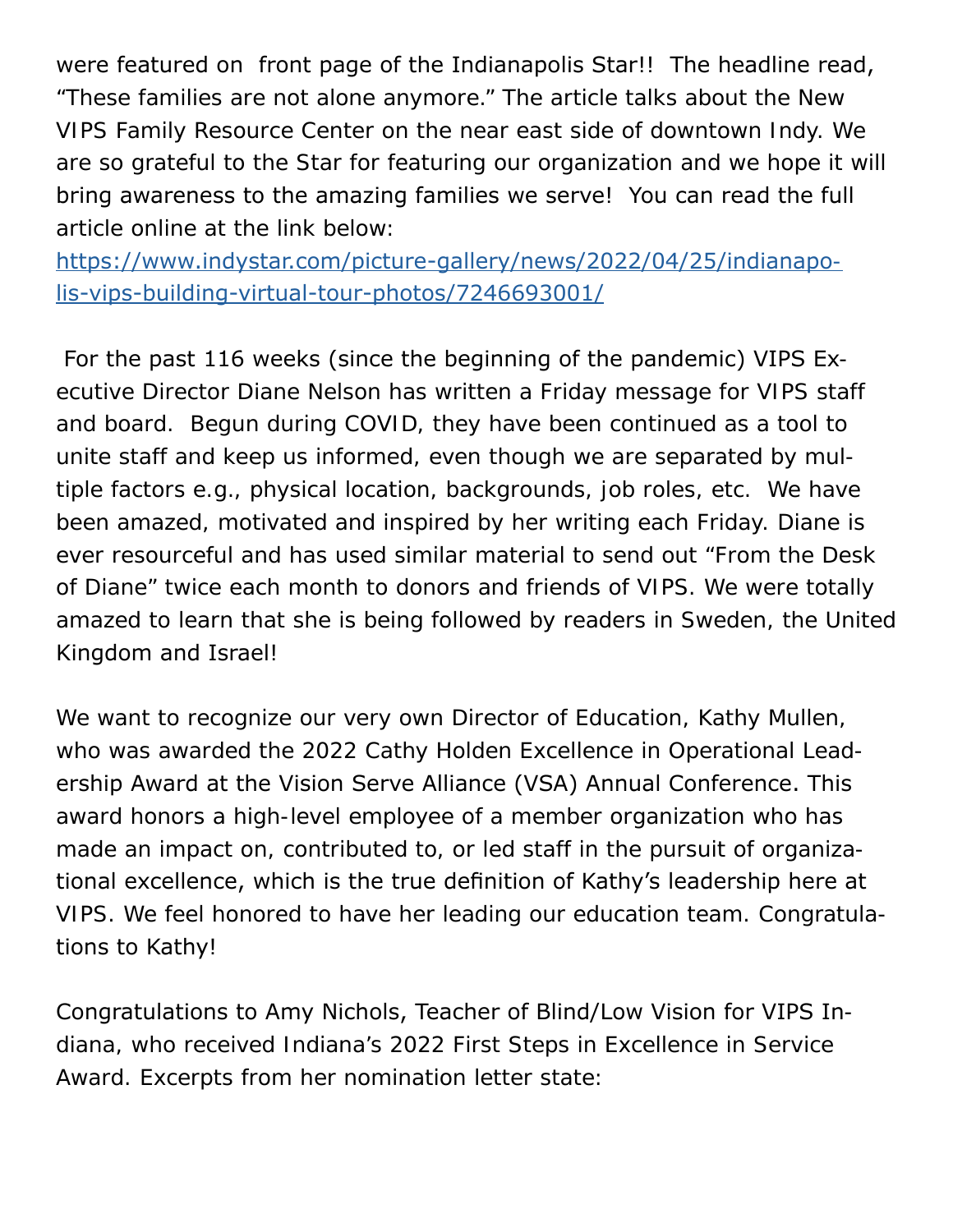"Amy is one of the most caring individuals you will ever meet. She definitely makes the world a better place. VIPS families LOVE Amy; she has not received anything less than amazing reviews from the families she serves... Every year Amy volunteers at our VIPS Annual Family Retreat and Parent Conference; this past year, she led an amazing session on emergent literacy skills in young children with vision loss. Parents were entranced and engaged from beginning to end. Amy has been asked to lead a small group of VIPS team members in a presentation at the Indiana Early Intervention State Conference in June. She is always looking for new ways to support our VIPS mission through leadership, volunteering for VIPS events, and putting her caring heart into everything she does for our VIPS families and team members."

We are so blessed to have Amy as a member of the VIPS team. [Return to Table of Contents](#page-0-1)

### <span id="page-31-0"></span>**In Memoriam**

This issue of VISability is dedicated to the memories of William Greyson Jones son of Matthew and Marilyn Blessinger Jones of Louisville, KY, who passed away on April 5 at the age of 34 months and Reid Kustes son of Nathan and Tianna Kuctoc of Louisville, KY, who passed away on May 25th at the age of 7.

Our hearts go out to all of those who loved William and Reid.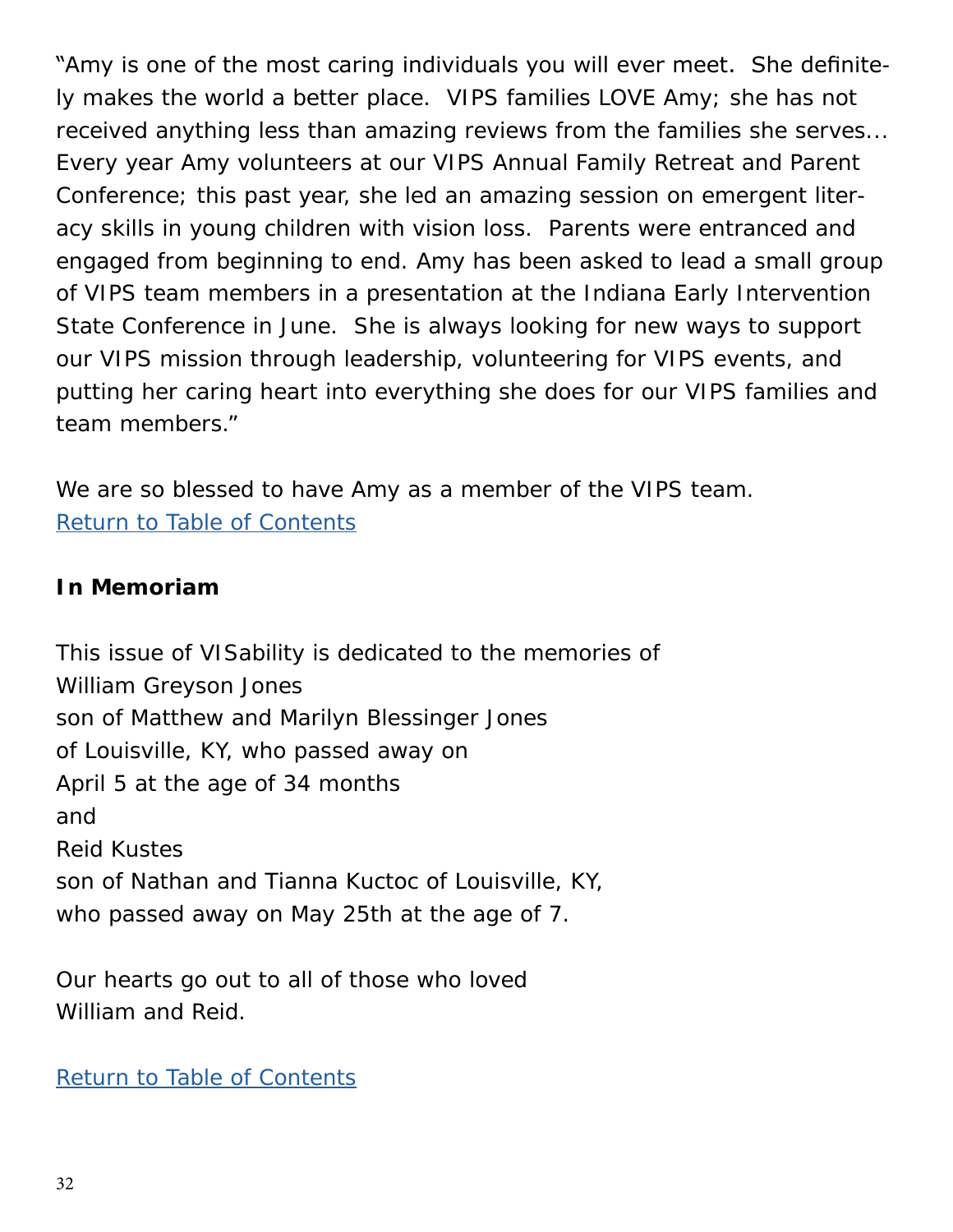### <span id="page-32-0"></span>**Gifts of Time, Talent and Treasure**

#### VIPS Indiana

Since moving into our new space, we are grateful to be able to host volunteers who can help with a variety of tasks ranging from cleaning, filing, making birthday and thank you cards, and brailling, just to mention some.

Thank you to Christina Swider for donating her time helping with administrative tasks in the Family Resource Center.

We were so excited to host Indiana University HP Pediatric Ophthalmology at the VIPS Family Resource Center in March! The volunteers came armed with ideas and supplies from the Amazon Wish List. They volunteered, helping us paint, tape, braille and more! Then we were able to do a round table discussion to figure out how we can all work as a team to better help families of children with visual impairments across Indiana. It was amazing to see the collaboration taking place right in our very own space — they learned, we learned! And we're just getting started. Thank you for all your hard work and what we hope will be the start of a wonderful relationship! Thanks go to Rita DeVore for her impeccable coordination of this event.

The PRECISIONxtract team brought a group of 16 individuals ranging from Analyst level to Executive Vice President to create the tactile birthday cards that will be sent to VIPS children throughout the year. We are so grateful to this group of volunteers!

#### VIPS Kentucky

Our deep appreciation goes to the following individuals for escalating the repair of our aqudible street crossing signal in VIPS Louisville's Mobility City: David Hayes, Pat Johnson and Stacy Keith from the City of Louisville and Patrick Mulvihill, our Councilman and his assistant, Geoff Wohl. A very important part of teaching children with blindness how to navigate their environment safely and independently is teaching them how to safely cross streets. Orientation and mobility instruction must focus on city travel skills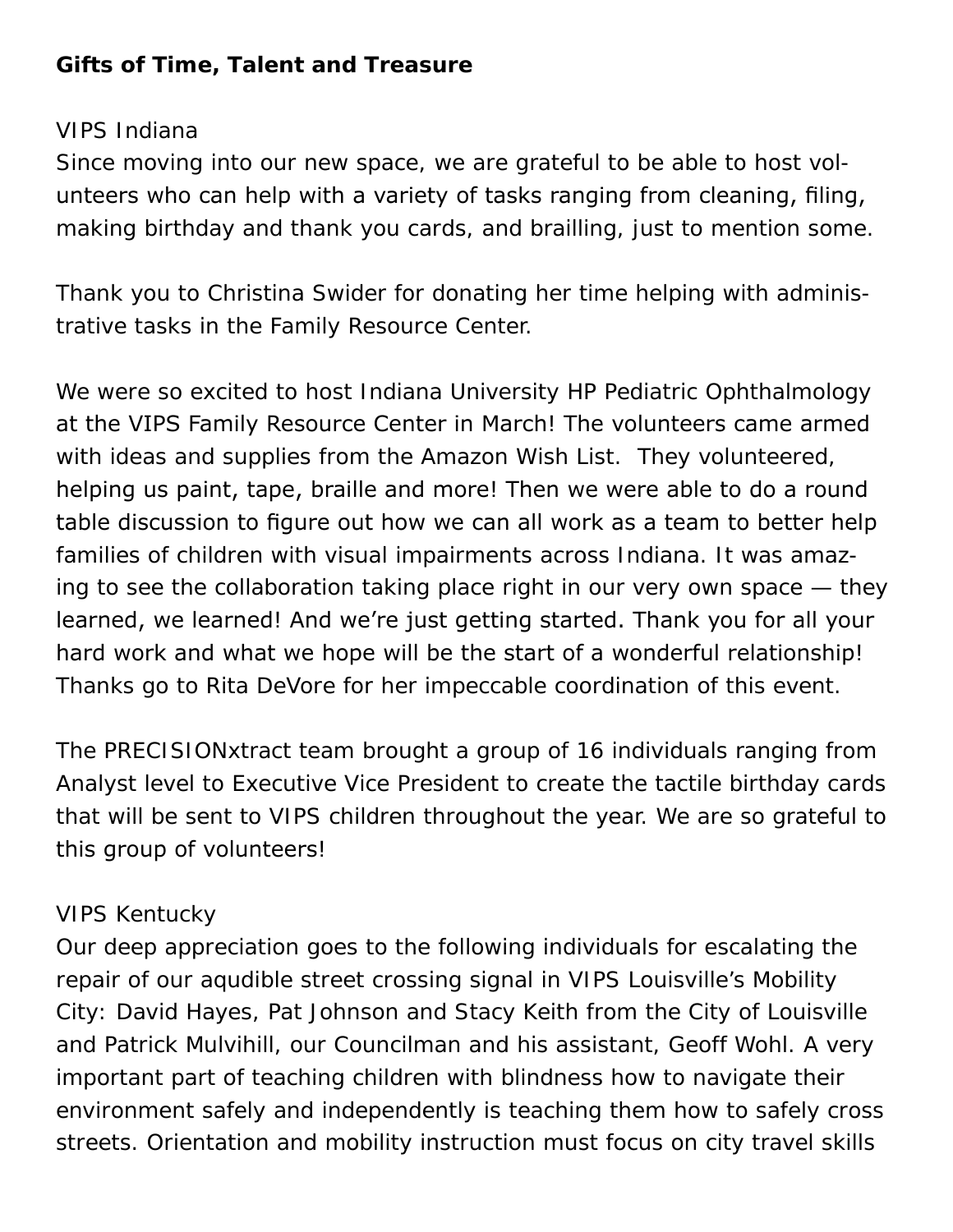as key to independent navigation. Without our functional audible street crossing signal, VIPS O&M instructors were missing a critical piece of instruction. Thanks so very much!

Our thanks to six members of the UPS SCS Brokerage who volunteered at VIPS Louisvilleon Friday, April 15, weeding and mulching our garden beds. They included: Mark Hartlage, Jim Jury, Jason Wallin, Jessica Dessart, Nick Willhoite and Mike Grady. We are very grateful for their partnership with us.

Audra Sommers and her team of ten volunteers from BCCLT Consulting Engineers applied their engineering skills cleaning out and planting the Sensory Garden at VIPS Louisville. The volunteers even wrote an article about it in their company newsletter!

We continue to be blessed by Fran Woodward, who volunteers weekly in the Two's classroom at VIPS Kids Town Preschool.

Thanks to Kayli Hartlage, Holy Cross Intern for VIPS Louisville, who not only assisted in the preschool, but also went on a home visit with a VIPS Developmental Interventionist and observed a Physical Therapist work with children. Kayli has also helped with administrative paperwork and prepared a bead curtain.

We also appreciate the efforts of two duPont Manual High School students, Evie Reed and Jake McMahon, who sanitized Kidstown and prepared bead curtains.

We thank the Legal Department at Texas Roadhouse for their work making cards as well as Tracy Leet, Taylor Leet and DJ Johnson for their volunteer work placing the braille message "Happy Birthday" on several cards that will be sent to VIPS children on their birthday.

Thanks to the team from UPS Solutions Engineering that volunteered on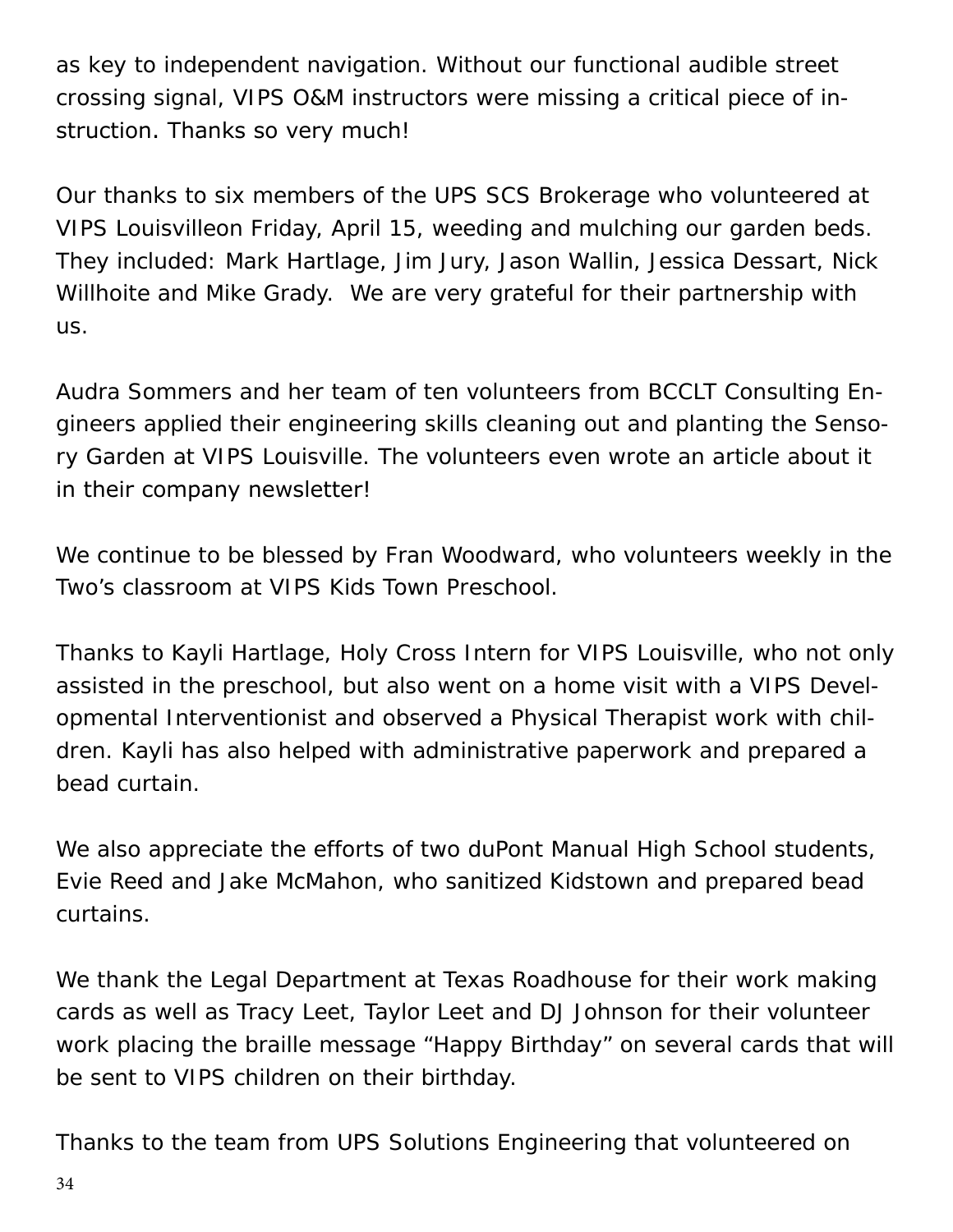March 21st. They wrapped with duct tape all the pvc materials that teachers make play frames out of. They also purged the old children's files and sent out the letters to the families regarding the records.

Thanks to VIPS Grad Jamie Weedman for assisting with making this newsletter accessible for the visually impaired.

Volunteers Get Crafty for VIPS!

## Yarn Art Raises Awareness of VIPS

VIPS Indiana says a special a special thank you to Ms. Judy Singleton Judy created this yarn art in the park project, which is one of the numerous pieces of art created by RSVP Volunteers and other community members in Daviess County, Indiana. Judy decided to replicate our VIPS logo and attach an info card as a way of getting VIPS' name to many local individuals. What a creative way to support our mission! Judy and her husband, Michael, are not only generous donors, but they are amazing VIPS advocates. Thank you, Judy and Michael, for your dedication to VIPS in honor of your granddaughter.

## What A Joy! Problem Solving through Sewing

 VIPS TVI in Central Kentucky, Tammy Maynard, thanks her friend, Joy Lynn Buckinghan. Joy and a few friends recently assisted VIPS with a special project for our children with vision impairments. "Our children frequently have difficulty in seeing objects on busy backgrounds and exploreing their textures." Tammy says. "The towels that Joy sewed provide a solid background with vibrant colors/textures to explore while the child may be sitting in their chair or doing tummy time."

Joy says, "I've been sewing since the 5th grade. After 30 yrs of teaching K-8, I spend my retirement time sewing, quilting, traveling, photography and writing a blog about it all. I feel God gave me the ability to sew, so I like to volunteer my sewing time including QOV (Quilts of Valor). [Return to Table of Contents](#page-0-1)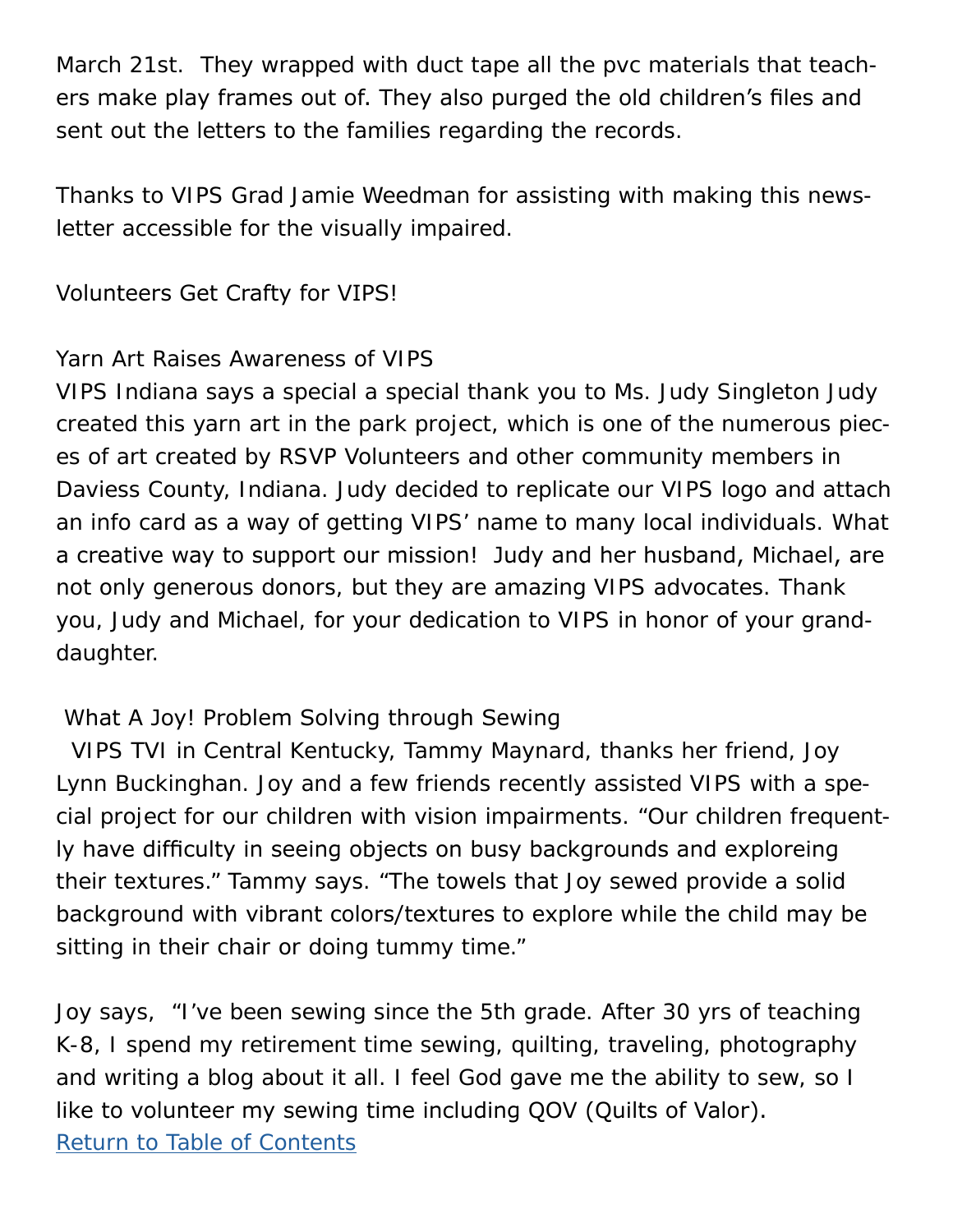## <span id="page-35-0"></span>**VIPS Receives (Another!!) Prestigious Award**

 The Better Business Bureau (BBB) recently announced the winners and finalists of the 2022 BBB Torch Awards for Marketplace Ethics. The winners and finalists were honored at the BBB Torch Awards Ceremony at The Olmsted in Louisville. The Torch Awards for Marketplace Ethics honors companies whose leaders demonstrate a high level of personal character and ensure that the organization's practices meet the highest standards of ethics, and consequently generate trust.

VIPS was the Finalist (second place) in the Large Non-Profit Category (over \$1 million annually)! We are extremely honored to receive this prestigious award. [Return to Table of Contents](#page-0-1)

#### <span id="page-35-1"></span>**You Shared; We Care!**

What We Learned from the VIPS Donor Survey

In February, VIPS surveyed our donors to determine how they perceive our work and stewardship of the funds they entrust to us.

Out of 3565 surveys sent, 147 donors responded, which translates into a 4% response rate – this is considered an acceptable rate.

In answer to the question, "What motivated you to get involved with VIPS?" 46% responded that they knew a child who has been served by VIPS; 26% said they were asked by a friend; 14% said they had attended a VIPS event and 11% said they volunteer for VIPS.

Eighty-five percent of respondents felt that their involvement and donations made a difference, with most responding they believed they made a significant difference. Only 3% felt that their donation made little difference, and 12% said they did not know.

There were a variety of answers to the question, "How has VIPS demon-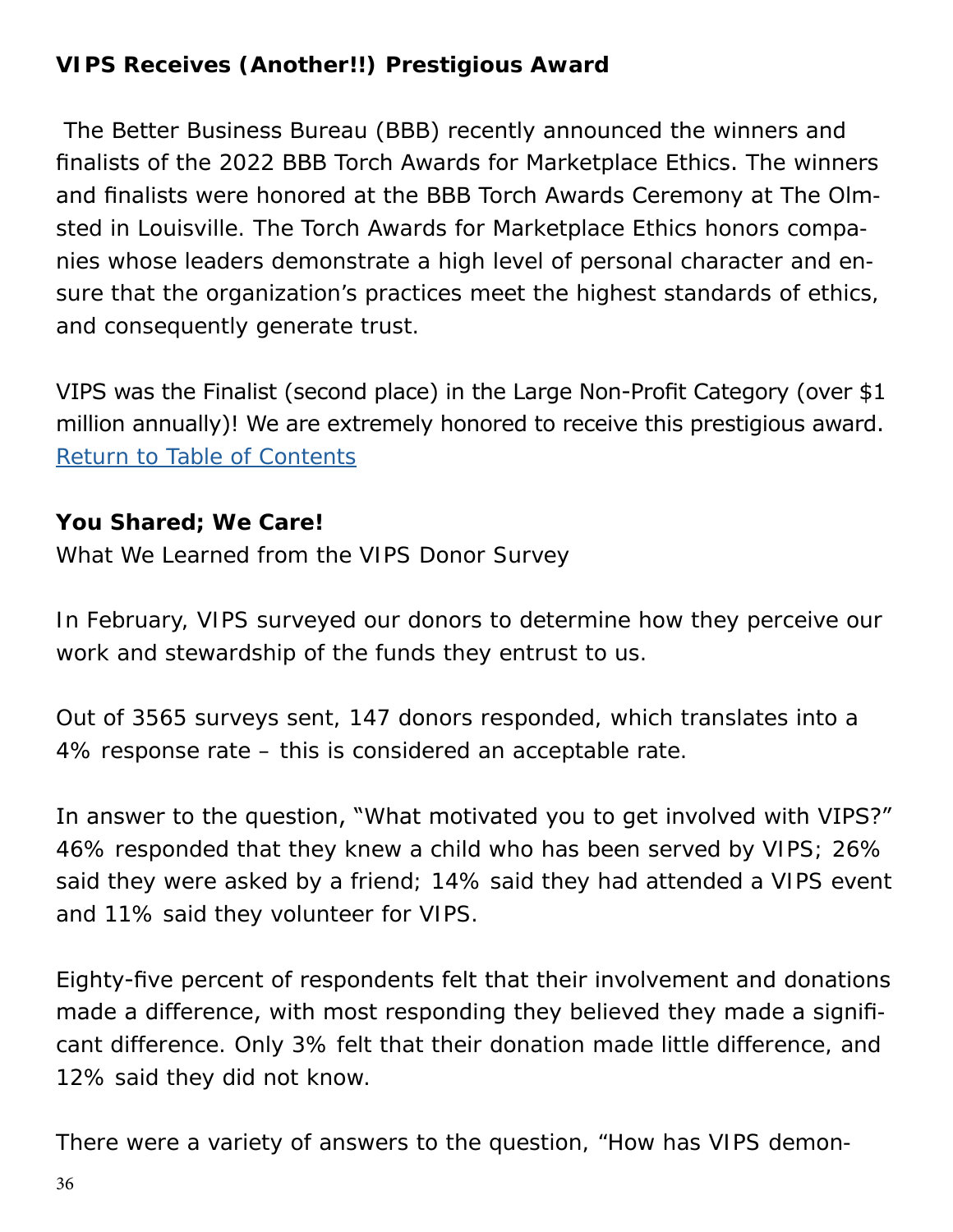strated the difference your donations make?" Some said that growth of the program and the number of children served clearly demonstrate that their donations make a difference. Others said their confirmation came from the real-life stories of children and families that VIPS shares. Still others cited the new Indiana Family Resource Center. Thank you notes, social media and newsletters also gave donors insight into the good work VIPS is doing with their donations.

Respondents said they stayed up to date with VIPS by reading posts in social media, the bi-monthly letter From the Desk of Diane by Executive Director, Diane Nelson, the In the Loop donor newsletter, and VISability, the VIPS Parents Newsletter. Fully 95% of them felt that VIPS publications were informative and meaningful.

A large majority of respondents ranked VIPS highly in the following areas: prudent & effective management of funds (85%); showing the impacts and outcomes of philanthropic investment (75%); connecting donors with stories of recipients of their generosity (80%); sending thank you notes in a timely manner (80%); and recognizing donors in appropriate public/private ways (79%).

When asked to rank the importance of various types of donor acknowledgement, receipt for donation was ranked highest, followed by thank you note or postcard. Receiving a personal phone call of thanks was ranked least in importance.

For those of you who took the time to respond to our donor survey, thank you so very much! We continually strive to provide excellent services with the funds you entrust to us and it is so important that you recognize our efforts and can see the impacts of your generosity. You are the backbone that helps us stand tall in the nonprofit world and especially in services to young children who are visually impaired.

If you were not able to complete the donor survey previously, and would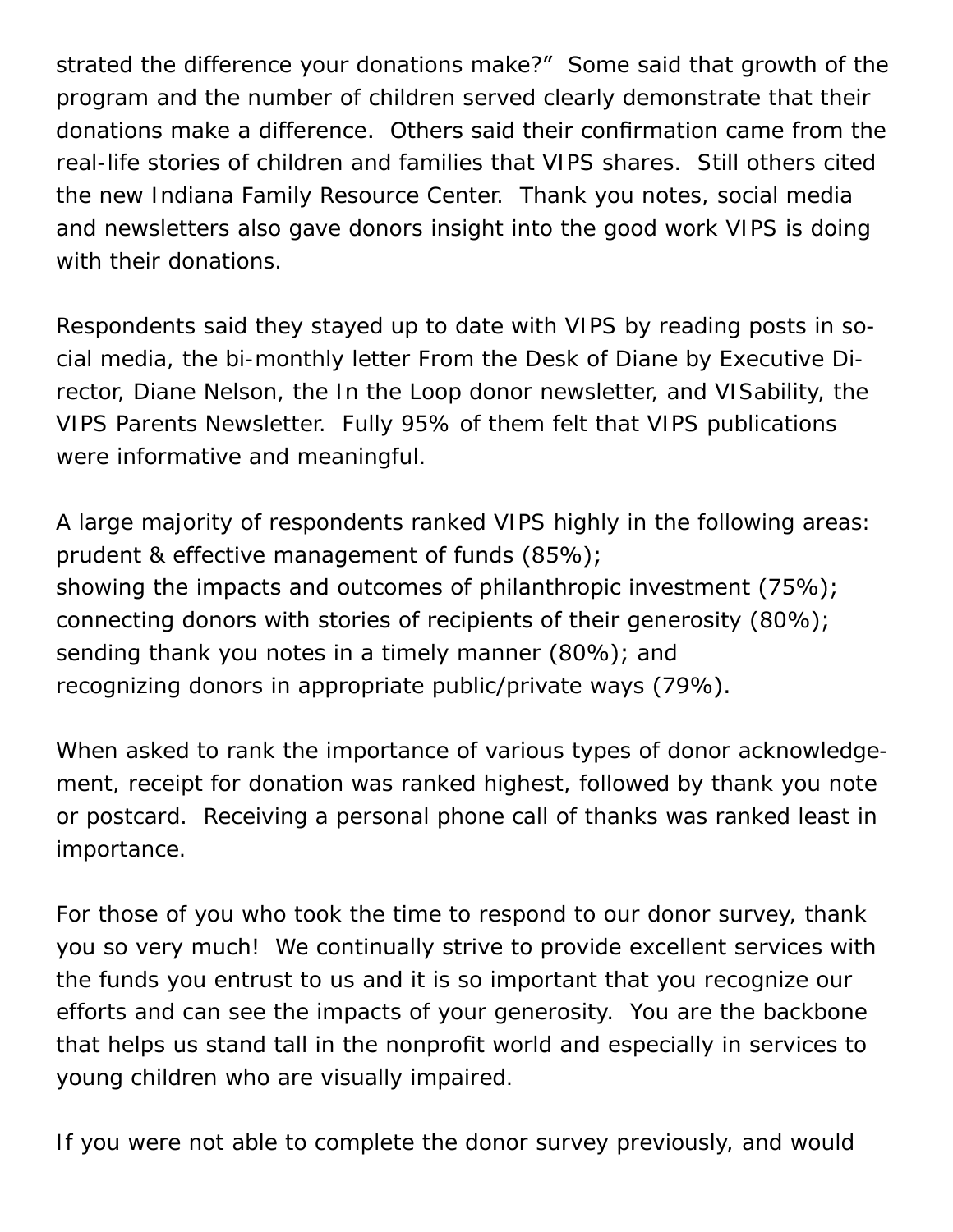still like to share your input, you can fill out the VIPS Donor Survey through the link below:

<https://www.surveymonkey.com/r/9HJK6Z9>

[Return to Table of Contents](#page-0-1)

## <span id="page-37-0"></span>**Development News**

VIPS Kentucky

VIPS is so grateful for the following grants and donations:

\$500 - the Ancient Order of Hibernians for general support

\$1,000 - Alex G. Campbell, Jr. Foundation for the Early Childhood Intervention Program

\$1,000 - Community Foundation of South Central Kentucky (from The Paulette Wells Family Fund) for the Early Childhood Intervention Program for counties in their service area

\$2,000 - Orphan Society of Lexington for materials for the Early Childhood Intervention program in Fayette County

\$2,000 - V. V. Cooke Foundation in support of our IT needs to upgrade the wireless in Kids Town Preschool

\$4,000 - Honorable Order of Kentucky Colonels for security camera upgrades

\$7,500 - The Copia Foundation for the Early Childhood Intervention Program

\$8,000 - E. O. Robinson for the Early Childhood Intervention Program \$10,000 - Kentucky Governor's Office of Early Childhood's Division of Regulated Childcare (under their relief support program Kentucky Governor's Office of Early Childhood's Division of Regulated Childcare under their relief support program) for upgraded/new HVAC control system for Louisville \$38,000 - Lexington Fayette County Urban Government for early intervention in Fayette Co.

\$40,000 - Louisville Downtown Lions Club: \$25,000 from the Dr. Ralph Stengel Scholarship for Kids Town, \$10,000 match for KY Give for Good Day and \$5,000 sponsorship of the Lynn Family 5K for VIPS. (Note: The Down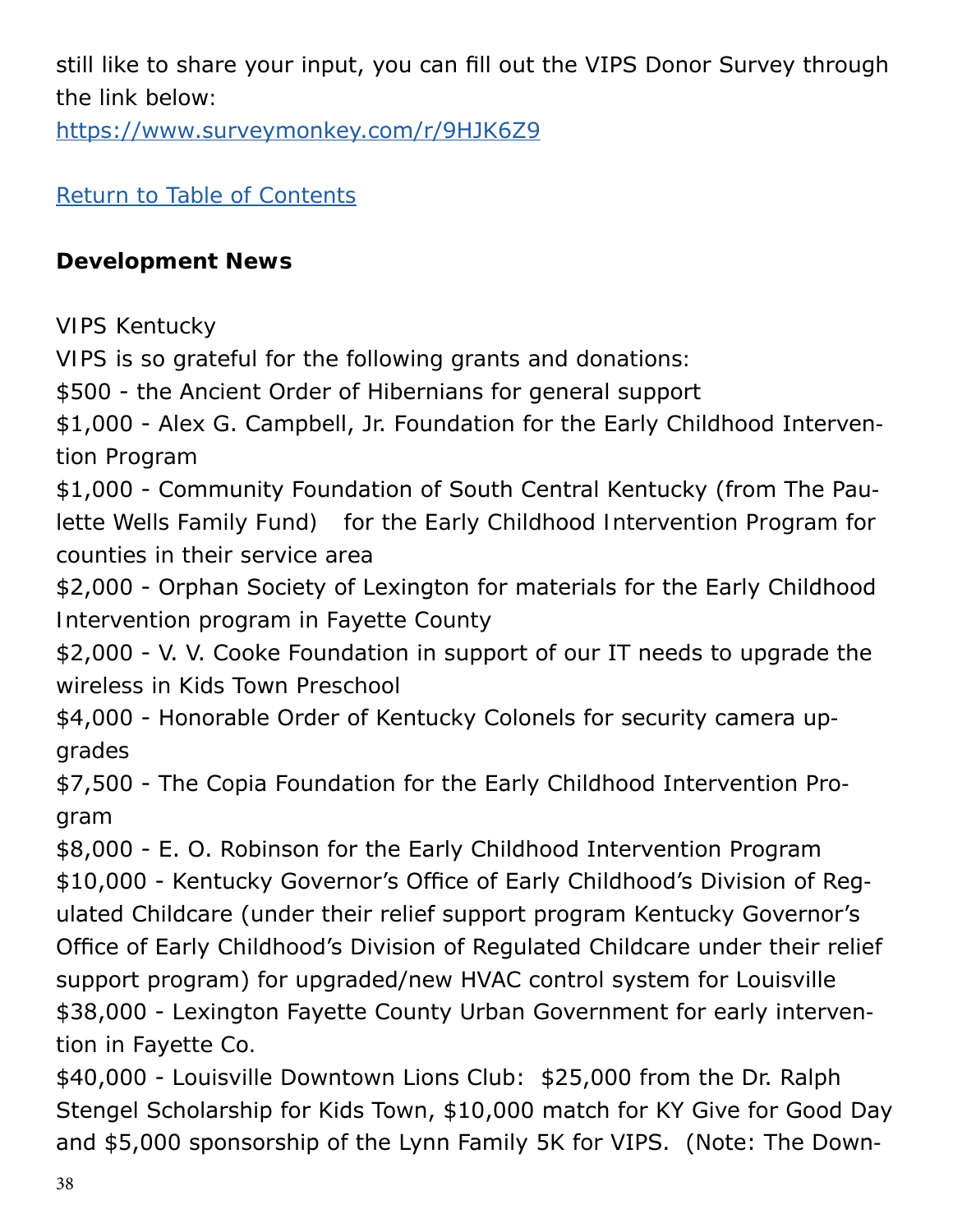town Lions Club has generously donated \$210,000 and has pledged to help raise a total of \$500,000 by December 2025. These funds will be permanently invested and the proceeds of those investments will be used for operations in perpetuity. \$110,000 of this amount was personally donated by Charlotte Stengel in honor of her late husband, Dr. Ralph Stengel. It is up to VIPS to raise another \$115,000 in the next two and a half years in order for the Lions to match those funds and establish an endowment for VIPS to use going forward.)

## Kentucky Gives Day

Kentucky Gives Day generated almost \$2,000 in support. Thanks so much to our dear Marchelle Hampton, Preschool Classroom Assistant, who reached out to her network of family and friends and raised over half of the total!

## The VIPS Gala

VIPS was blessed and overwhelmed by the generosity of our hundreds of supporters at both our extremely fun Gala in

Louisville. Our first live gala in three years enabled us to raise over \$100,000 that helps us pay our teachers and meet our operational targets. We are blessed with so many generous supporters.

## Crusade Cookout

VIPS hosted a cookout to benefit the Crusade for Children in the parking lot of VIPS Louisville just days before the Crusade Weekend. It was a great success, raising around \$1,100. This donation was made to the Crusade during its annual drive as a way of saying, "Thank You," for all the wonderful support the Crusade has given to VIPS each and every year of our existence!

## VIPS Indiana

We are so thankful to our generous donors;

\$1,000 - Eric Bruun, a longtime friend of Meredith Howell's, who joined her on a shopping spree and purchasing supplies for the Family Resource Center;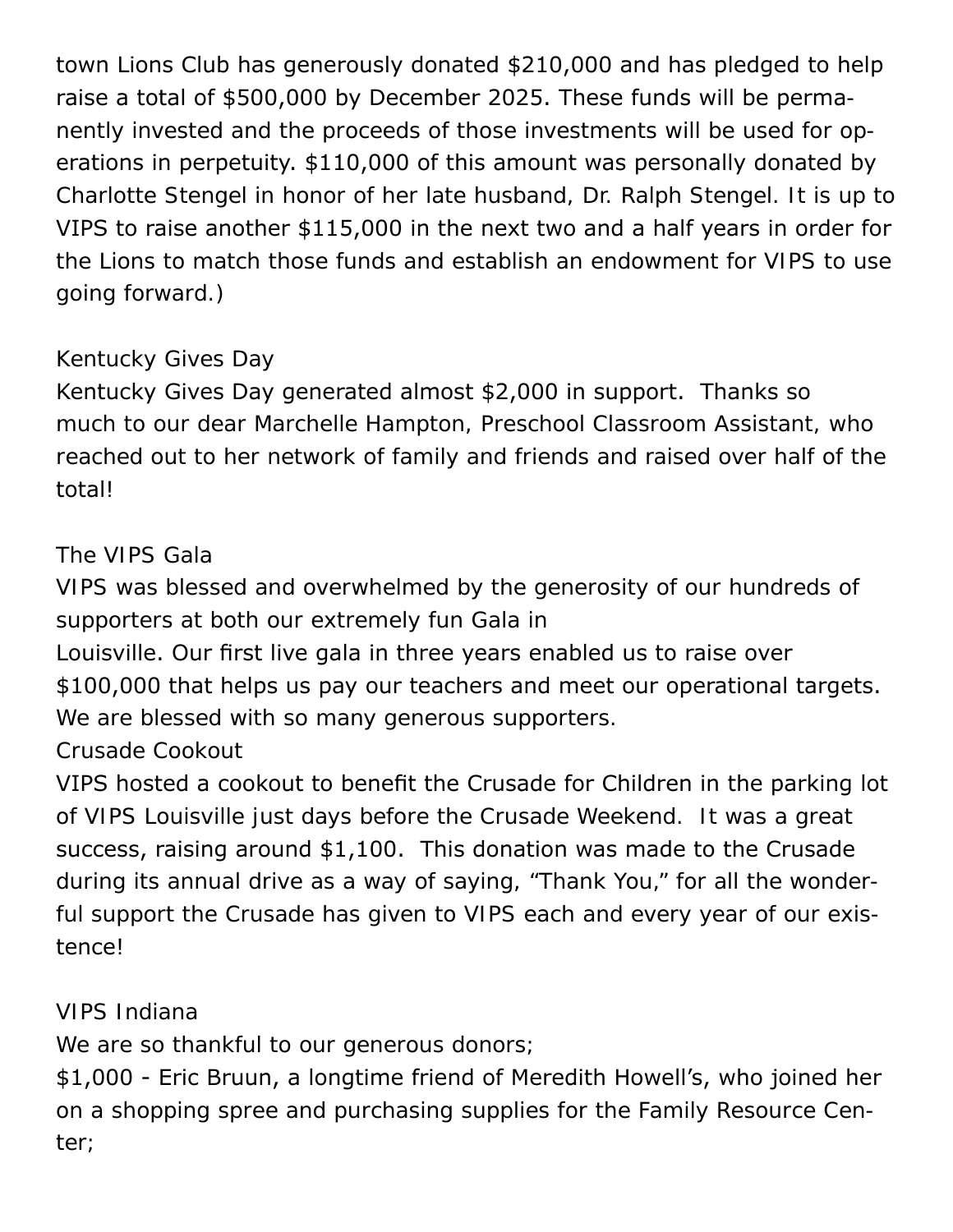\$5,000 - Anonymous former donor who recently toured the new facility;

\$6,522 - Indiana First Steps for NAVAG equipment;

\$40,000 - AWS Foundation for the Early Childhood Intervention Program in Northeast Indiana

\$41,000 - United Way of Central Indiana for Capital Campaign commitments.

GE donated a new refrigerator, washer and dryer to the new Indiana Family Resource Center. Thanks are due to VIPS board member Taylor Gehring for her assistance in this wonderful donation.

Indiana Brewery Running Series and Ash & Elm Cider Co.

We want to give a huge thank you to the Indiana Brewery Running Series and Ash & Elm Cider Co. for hosting a run on behalf of VIPS! There were about 55 runners in attendance, all raising money for children who are blind or visually impaired! We were able to teach them about braille and chat about the work VIPS does in the community. And because the race was right next to our new facility, we gave a few tours of the Family Resource Center. Thank you to everyone for coming out and supporting our mission! We are lucky to have such awesome neighbors next door at Ash & Elm.

### Walking for Dreams

We had an amazing time at Walking for Dreams Family & Pet Walk 2022 in Indianapolis! We raised \$23,000 thanks to our generous walkers, supporters, and sponsors! We were at a new location this year. Instead of walking along the canal downtown, we were at Crown Hill Cemetary. It was a beautiful day to get out and walk for a great cause. We had VIPS families in attendance, along with Indy board members, staff, and volunteers. We are looking forward to seeing everyone again in May 2023. Mark your calendars to be a part of the next walk in Indy! We want to give a shoutout to the sponsors who made this fundraiser a success! Sertoma Club of Broad Ripple Phi Kappa Psi Fraternity (Purdue University) Bose, McKinney & Evans EYE Can See, Inc.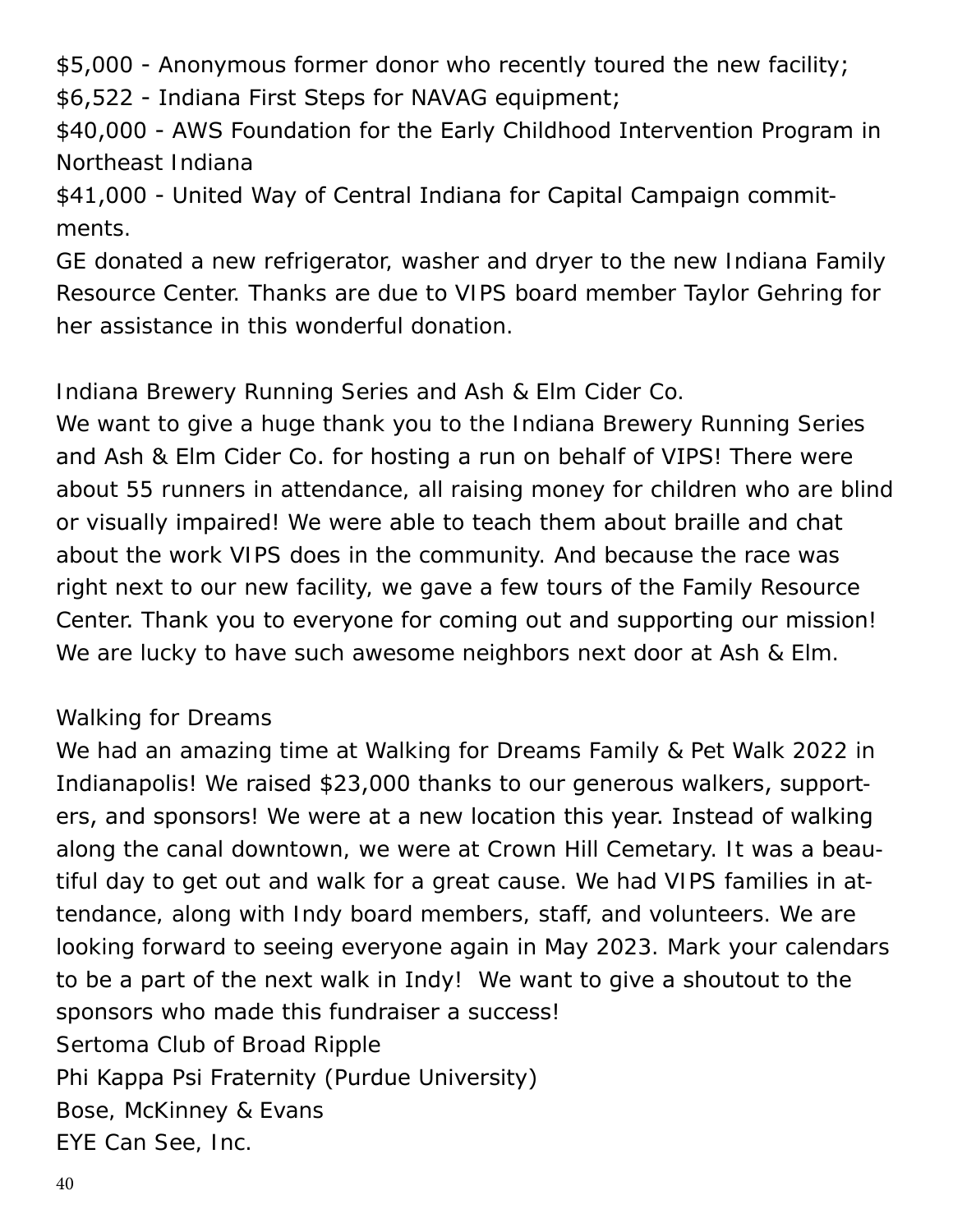Republic National Distributing Company The Spectacle Shoppe Steele Pediatric Dentistry Bosma Enterprises Citizens Energy Group



In the picture above: A group of about 20 people are shown, all wearing teal tshirts that say "VIPS" on them -- Team VIPS for 2022 Walking for Dreams. The group includes several VIPS families and staff. A dog is even part of the group.

[Return to Table of Contents](#page-0-1)

### <span id="page-40-0"></span>**VIPS Wish Lists**

VIPS Indiana We are in need of many items for our new Family Resource Center! Checkout our VIPS Indiana Amazon Wish List at the link below: <http://a.co/aeRar2N>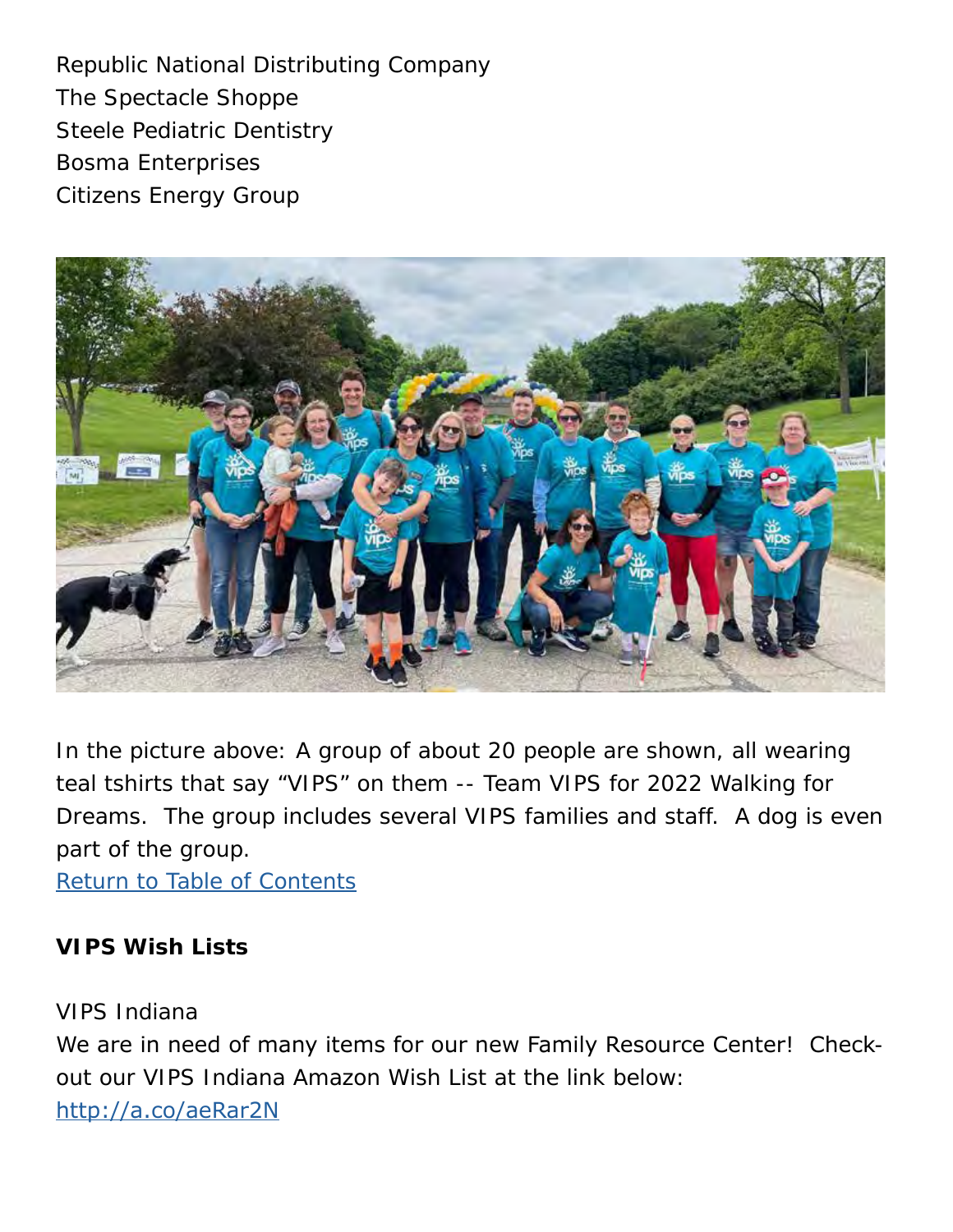VIPS Louisville VIPS Louisville Amazon Wish List is linked below: [https://www.amazon.com/s?k=vips+Louisville+amazon+wish+list&crid](https://www.amazon.com/s?k=vips+Louisville+amazon+wish+list&crid=218TAP0X3Y53Z&sprefix=vips+louisvil)- [=218TAP0X3Y53Z&sprefix=vips+louisville+amazon+wish+list%](https://www.amazon.com/s?k=vips+Louisville+amazon+wish+list&crid=218TAP0X3Y53Z&sprefix=vips+louisvil)- [2Caps%2C101&ref=nb\\_sb\\_noss](https://www.amazon.com/s?k=vips+Louisville+amazon+wish+list&crid=218TAP0X3Y53Z&sprefix=vips+louisvil)

VIPS Louisville also needs the following: Bluetooth dual pairing speaker set Self-Adhesive laminating sheets, 9" x 12" White, black, yellow, and brown cardstock White construction paper Adhesive hook and loop velcro, black, 1-Inch x 10-Foot Industrial grade and wear and tear resistant Green washable, non-toxic tempera paint Unscented baby wipes, sensitive, hypoallergenic, water-based Cottonelle Ultra ComfortCare toilet paper, soft bath tissue, septic-safe Paper towels Sealable plastic sandwich bags Zippered quart and gallon storage food bags Facial tissue Disinfectant wipes Lysol spray

VIPS Central KY

Amazon Wish List for Central KY can be accessed at the link below: [https://www.amazon.com/s?k=vips+Central+Kentucky+ama](https://www.amazon.com/s?k=vips+Central+Kentucky+amazon+wish+list&crid=1NP2UD7CX4KHF&sprefix=vips+ce)[zon+wish+list&crid=1NP2UD7CX4KHF&sprefix=vips+central+ken](https://www.amazon.com/s?k=vips+Central+Kentucky+amazon+wish+list&crid=1NP2UD7CX4KHF&sprefix=vips+ce)[tucky+amazon+wish+list%2Caps%2C73&ref=nb\\_sb\\_noss](https://www.amazon.com/s?k=vips+Central+Kentucky+amazon+wish+list&crid=1NP2UD7CX4KHF&sprefix=vips+ce)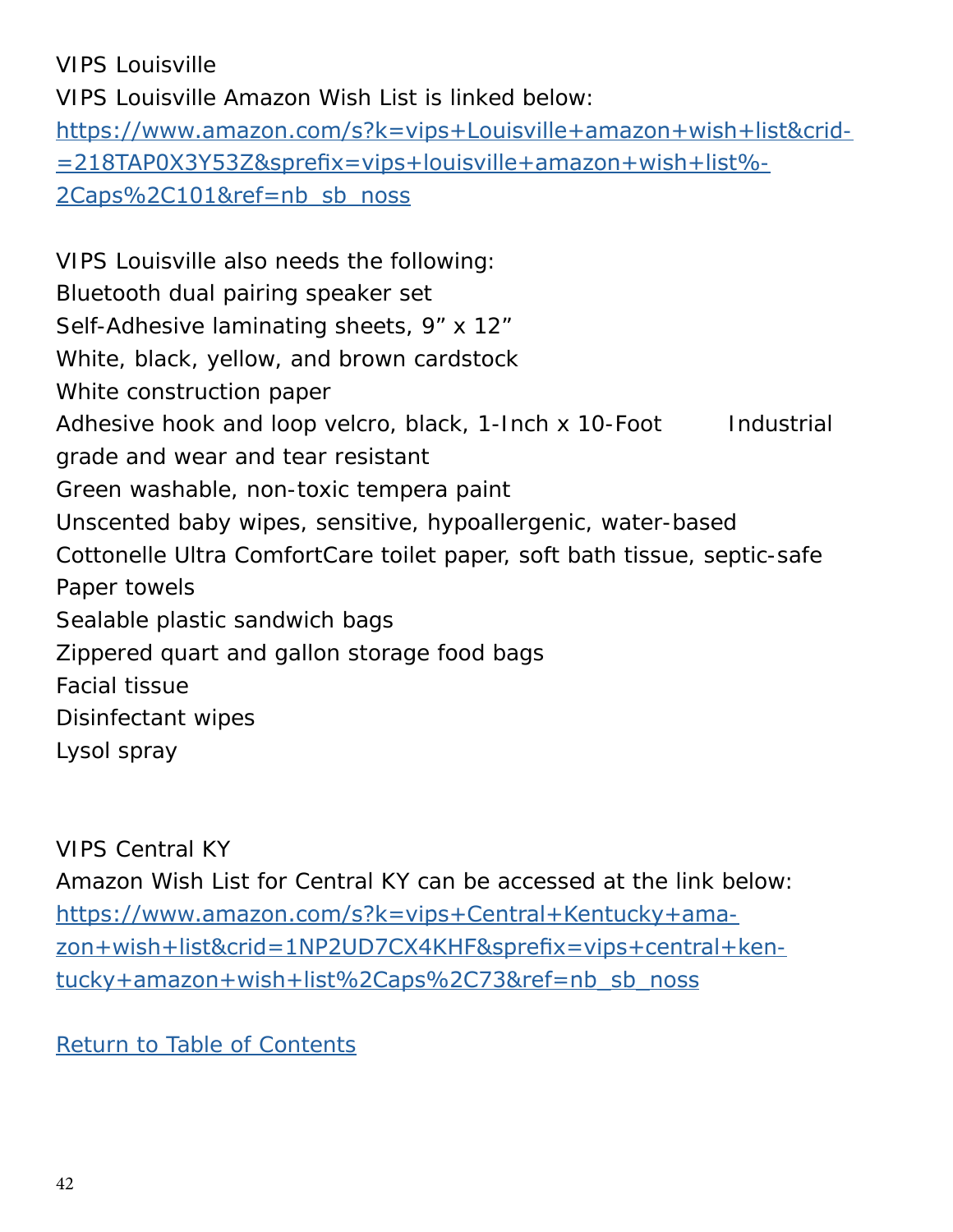VIPS does not discriminate on the basis of race, religion, gender, national origin, age, disability, veteran status, or any other characteristic protected by law in policies or practices related to: children and/or families served; employment, contractors, or volunteers; and membership on the VIPS Board of Directors or advisory boards.

VISability is a quarterly publication of Visually Impaired Preschool Services, Jan Moseley, Editor.

## <span id="page-42-0"></span>**VIPS-Louisville**

1906 Goldsmith Lane, Louisville, KY 40218 (502) 636-3207 FAX (502) 636-0024 Toll free 1-888-636-8477 E-mail: [info@vips.org](mailto:info%40vips.org?subject=) [www.vips.org](http://www.vips.org) Diane Nelson, Executive Director Kathy Mullen, Director of Education Christina Frasher, Controller Carol Dahmke, HR Director/Office Manager Suzanne Bigbee, Preschool Classroom Assistant Bob Boyd, IT Jenny Castenir, Family Services Coordinator Kristan Decker, Preschool Assistant Rebecca Dunda, Preschool Classroom Assistant Ashley Emmons,TVI/COMS/Preschool Teacher Pauletta Feldman, Special Projects Ashley Ford, Event Coordinator Marchelle Hampton, Preschool Classroom Assistant Debbie Hardesty, Preschool Classroom Assistant Pam Holladay, TVI/Preschool Teacher Brian Justice, Facility Manager Paige Maynard, TVI/Developmental Interventionist Staci Maynard, TVI/Preschool Teacher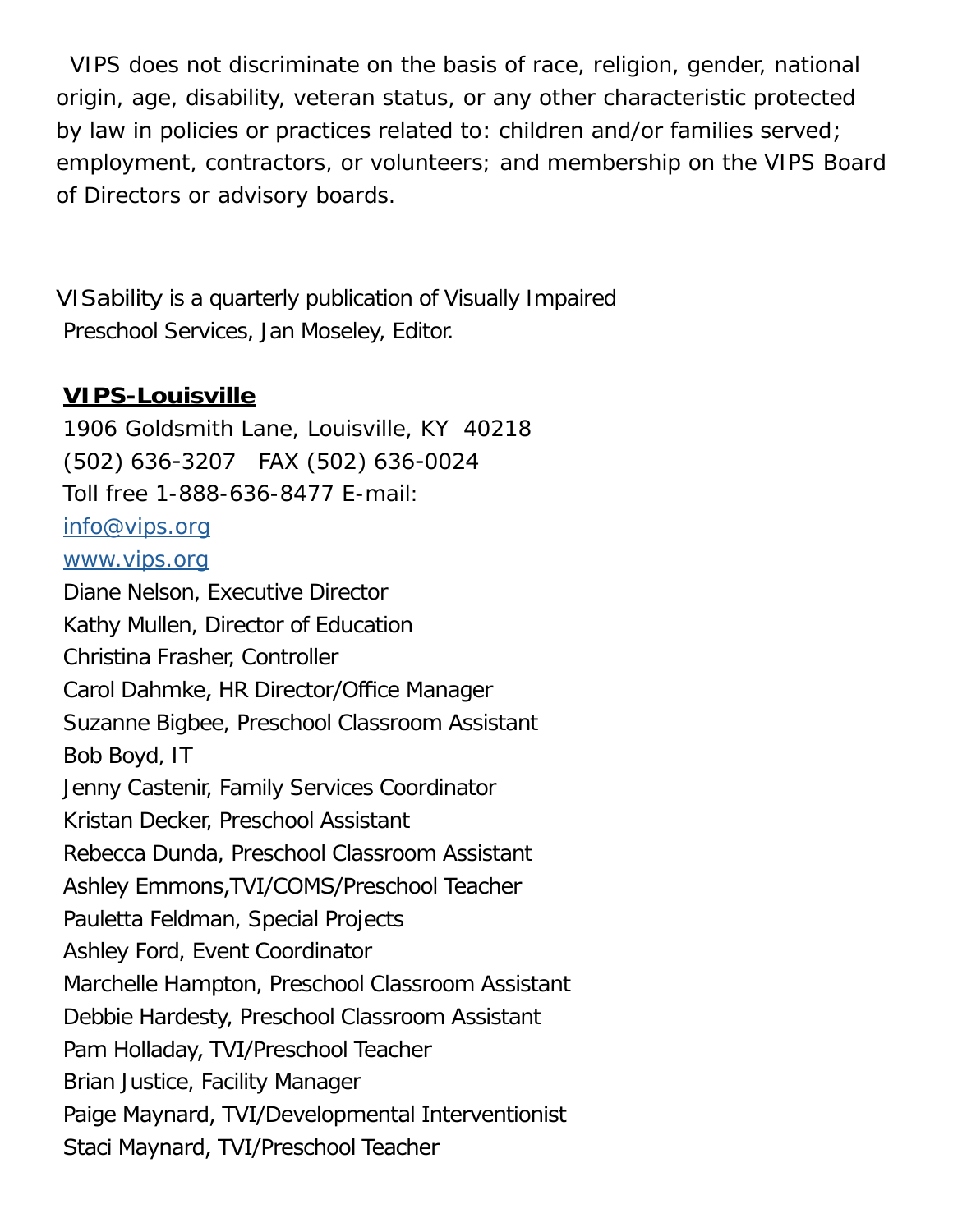Juanita Miles, Assistant Preschool Director/DI Jan Moseley, Visual Impairment Specialist Brenda Pharris, Preschool Classroom Assistant Laney Reed, Preschool Classroom Assistant Kirsten Schmidt, Guest Relations & Support Julia Sleder, TVI (Provisional/DI/ Kids Town Preschool Twos Teacher Emma Strange, Preschool Classroom Assistant Emily Thornton, Database Manager Tracy Webb, Developmental Interventionist Maury Weedman, O&M Specialist/Maintenance Brittany Williamson, TVI/Preschool Teacher

## **VIPS-Central Kentucky**

350 Henry Clay Blvd., Lexington, KY 40502 (859) 276-0335 FAX (859) 276-4379 Toll free 1-888-254-8477 [vipslex@vips.org](mailto:vipslex%40vips.org?subject=) Kelly Easton, KY Intake Coordinator/Regional Director Mary Smyth, KY Grant Writer/Assistant Regional Director Tammy Maynard, Developmental Interventionist Lesley Lusher, Developmental Interventionist

Dixie Miller Marz, TVI/Developmental Interventionist/

## **VIPS-Indiana**

1212 Southeastern Avenue, Indianapolis, IN 46202 Toll Free 1-888-824-2197 FAX 1-502-636-0024 [vipsindiana@vips.org](mailto:vipsindiana%40vips.org?subject=) Meredith Howell, Regional Director Kim Berghoff, Teacher of Blind/Low Vision Rita DeVore, Administrative Asst./Special Projects Coord. Michelle Flora, Blind/Low Vision Specialist Mindy Koehne, Teacher of Blind/Low Vision